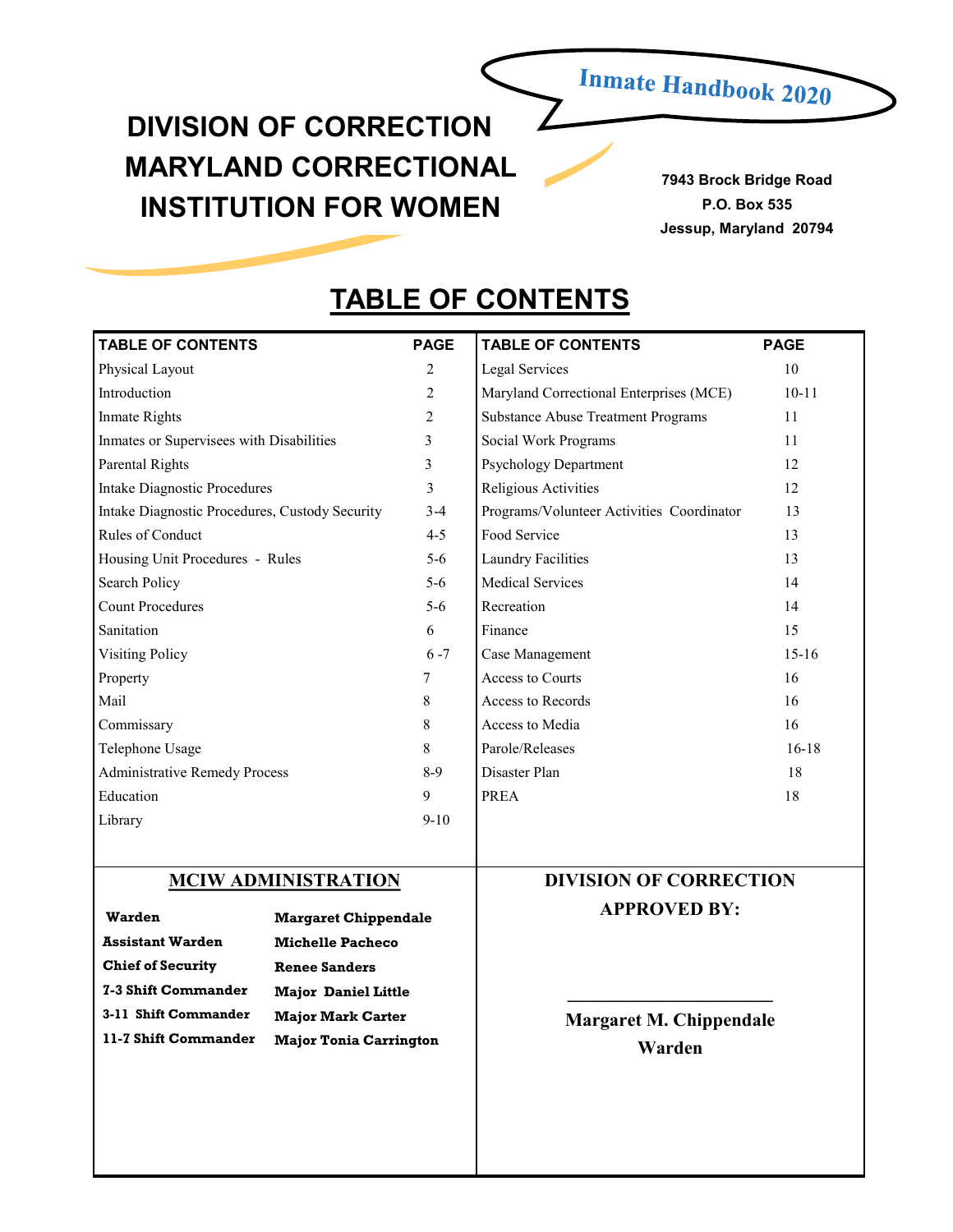# **PHYSICAL LAYOUT**

The Maryland Correctional Institution for Women (MCIW) is located in Jessup, Maryland. The buildings and other functions are:

- 1. Visitor Registration Building (Gatehouse)—all`visitors and employees enter the institution through this building.<br>2. Administration Building—also known as Center Hall: this building contains the kitchen. 2. Administration Building—also known as Center Hall; this building contains the kitchen, dining rooms, gymnasium,
- administrative offices, classrooms/meeting rooms, religious services, religious library, property, and the visiting room. 3. Support Services Building (SSB)—contains the Shift Supervisors, the Infirmary, Mental Health, Social Work and
- Psychology Departments, Intake , Traffic, and houses inmates on admission status.

4. Post 27 or Multi-purpose Building—contains the education department, library and case management.

- 5. Maryland Correctional Enterprises (MCE) contains Data Entry, Sewing Shop, Cut Shop, Mail & Distribution and Design Shop.
- 6. Maintenance
- 7. 192 Building—houses inmates of all custody levels as well as those on disciplinary segregation and restricted status.
- 8. A-Building—houses Therapeutic Community and structured living.
- 9. B Building—houses 224 inmates of all custody levels; maximum, medium, minimum, and pre-release as well as the and work-release inmates and honor pod.

# **INTRODUCTION**

You are now an inmate of the Maryland Correctional Institution for Women. You probably have many questions about the daily routine as well as what is and is not permissible. This information manual is designed to answer many of your questions.

The Maryland Correctional Institution for Women has two major purposes:

- 
- 1. To maintain your safety while in the custody of the State of Maryland; 2. To provide you with services and programs that will enable you to return to society as a useful, productive citizen when your sentence is completed.

There are many rules and regulations you will need to know in order to live comfortably here. We will try to state them clearly in these pages. When you have general questions that are not answered here, ask the correctional officer assigned to your housing unit. He or she will either provide you with an answer or will refer you to the appropriate staff person. When you have specific questions or complaints about the policies and procedures of a department, you should direct an Informal Complaint (DC Form 185-100AR) . The individual receiving your request has ten (10) working days to answer your question or concern. There are also many facts that you need to know regarding services and programs offered at MCIW. Although every question cannot be anticipated, the most important items have been included in this handbook. You are directed to the library and bulletin boards for additional information and complete copies of the rules and regulations.

The effective, orderly operation of this institution ensures the safety and security of both staff and inmates. These goals are met through established rules, regulations and procedures. Accepting personal responsibility to obey the rules, regulations and procedures will help you adjust during your stay at MCIW; while earning a good institutional record to present to the institution review board for work, educational and special programming assignments, and to the Maryland Parole Commission should you become eligible for parole. The administration and staff support you in your efforts to achieve positive growth while at the Maryland Correctional Institution for Women.

# **INMATE RIGHTS**

You may not be subjected to bodily punishment, personal abuse, personal injury, disease, property damage, harassment or use of unnecessary force. You cannot be a part of a medical, drug or cosmetic experiment. You will be restrained only when necessary and with the least amount of force required.

MCIW and its staff will advise you of what to do in an emergency, an evacuation or fire. If you have any questions about these instructions, ask a correctional officer. Follow the direction of the staff during an emergency. Inmates shall not be supervised, directed, or under the control of an other inmate. You have equal access to all programs, services, or activities without regard to race, religion, national origin, sex, disability, or political beliefs. If you believe that this right was violated, you should contact the Warden.

You are entitled to the following:<br>1 A proper diet:

- 1. A proper diet;
- 2. Access to health care;<br>3. Sufficient clothing, per
- Sufficient clothing, personal hygiene, bathing and bedding items;
- 4. Access to courts and lawyers;
- 5. Practice of your religion, if it does not conflict with institutional rules;
- Send and receive mail according to Division rules;
- 7. Postage for 7 letters per week (If you have less than \$4.00 in your account);<br>8. Make requests and state your opinions about your classification to the Case
- Make requests and state your opinions about your classification to the Case Management Team;
- 9. Refuse to participate in programs except those that are mandatory;
- 10. Education services set forth in federal and state law. if you are under 21 and/or have a learning disability, school is mandatory;
- 11. Access to media according to the Division rules;
- 12. Be informed of the rules and regulations and to have an impartial hearing, if you get a notice of infraction;
- 13. Regular exercise and recreation periods when possible;
- 14. Timely computation of good conduct, work time, and special project credit;
- 15. Access to Administrative Remedy Procedure and Inmate Grievance Office;
- 16. Proper and secure storage of personal property ;
- 17. Wearing clothing and hair according to institutional rules.

# **FOR FURTHER INFORMATION CONSULT DCD 200-1**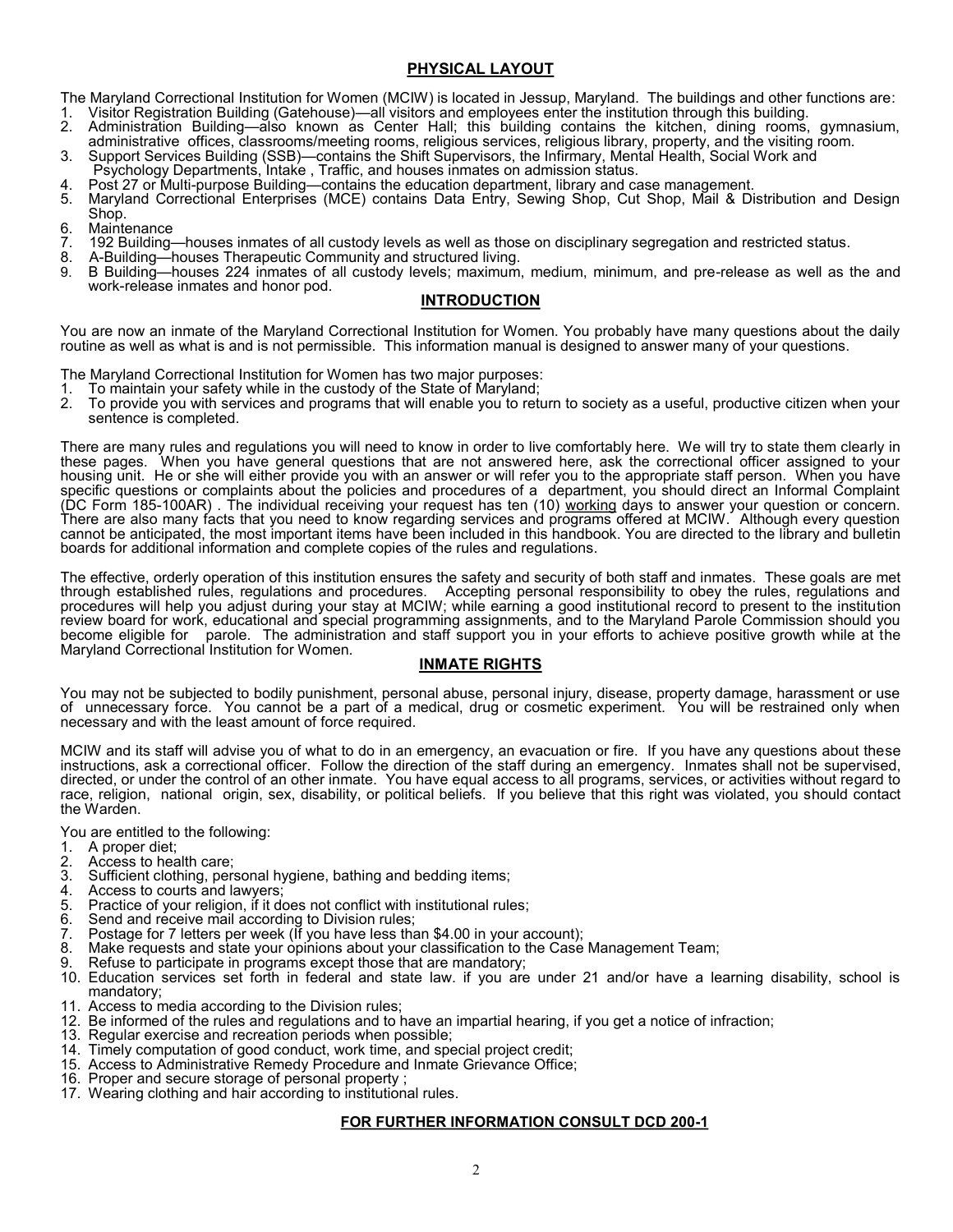#### **INMATES OR SUPERVISEES WITH DISABILITIES**

An individual with a disability is defined by the Americans with Disabilities Act of 1990 (ADA) as a person who has a physical or mental impairment that substantially limits one or more major life activities, a person who has a history or record of such impairment, or a person who is perceived by others as having such a impairment.

In accordance with the requirements of Title II—Access to Public Services of the Americans with Disabilities Act of 1990, the Department of Public Safety and Correctional Services (DPSCS) prohibits discrimination against an inmate or individual under the supervision of the Department who is a qualified individual with a disability with regard to access to services, programs or activities available to an inmate or supervisee while in custody or under supervision by the Department.

The Department will make reasonable accommodations to enable an inmate or supervisee who is qualified individual with a disability to participate in or have access to Department services, programs, or activities available to an inmate or supervisee.

Complaints that a program, service or activity of DPSCS is not accessible to persons with disabilities should be directed to the Facility ADA Coordinator.

#### **PARENTAL RIGHTS**

We at MCIW have partnered with Department of Human Resources (DHR) to help women who are currently incarcerated and have children in foster care; maintain parental rights.

If your child/children are with family members, and, later placed in foster care, we will assist you as well. Once you find that you child/children have been placed in foster care, **contact Mr. Ruckle** with your child/children's name, birthdates and the name of the social worker/case worker, and she will contact DHR.

# .**DIAGNOSTIC PROCEDURES**

Upon your arrival at MCIW, you are fingerprinted, assigned a Division of Correction (DOC) ID number and SID number, photographed and given an identification card. You are required to prominently display your identification card at all times. Your property is inventoried; allowable clothing is chemically disinfected and returned to you. Any non-allowable property will be sent out of the institution at your expense to an address which you designate. You are required to wear your uniform at all times when out of your cell until such time you are moved into the general population.

You will be given a medical disinfectant shower by the Intake Officer. You will be issued state clothing, a personal hygiene kit and writing materials. You will be allowed to make one fifteen minute phone call. You will also receive a copy of the Division of Correction inmate handbook and resource materials which addresses MCIW's Institutional Rules of Conduct, property issues and visiting hours. Please be certain to keep all materials given to you as they will be collected at the end of your stay. This information is integral to your successful transition into the general population.

Upon completion of the intake process, you will be escorted to the medical unit where you will be medically cleared. You are considered to be on medical quarantine (phase one) until you have been medically cleared from all communicable diseases. While on phase one, you are restricted to your cell except for showers. You may not have visits.

When you have been medically cleared, you are assigned to admission status. Prior to your initial classification, several staff members will be involved in your diagnostic processing and testing. Inmates on admission status are considered to be maximum security inmates. Your Case Management Specialist is assigned to you according to the last digit of your DOC identification number. The Case Management Specialists will screen you and conduct a background history interview. The Case Management Specialist will discuss with you programs available within the institution—this may occur prior to or during your initial classification. Within 45 days of your arrival, you should receive your initial classification. You will be assigned a security level, removed from admission status, and classified as general population.

# **MAXIUM SECURITY**

Upon admission to MCIW, all inmates are classified as Maximum Security inmates. At the time of your initial classification, you will be evaluated and your security level will be either changed to a lesser security or you will remain on Maximum Security. Factors used at the time of your initial classification to determine your security includes your charge and your sentence. It is also possible to be reclassified from a lesser security to Maximum Security based on your adjustment history. Maximum Security is used for control purposes. (The living conditions of these inmates approximate those of general population within the guidelines established to ensure the commitment of the institution.) An inmate may be both Maximum Security and Disciplinary Segregation/Protective Custody/Administrative Segregation simultaneously, and their daily routine will conform to the guidelines set forth for both Maximum Security and any additional restricted status.

#### **Case Management Point of Contacts:**

| Case Management Manager    |
|----------------------------|
| Case Management Supervisor |

Ms. Loreli Sattler Ms. Priscilla Sekellick Ms. Kathy Steininger

Hours of Operation: Monday—Friday 7:30am.—5:00pm. (Closed on Holidays)

#### **FOR FURTHER INFORMATION, CONSULT DCD 100-132**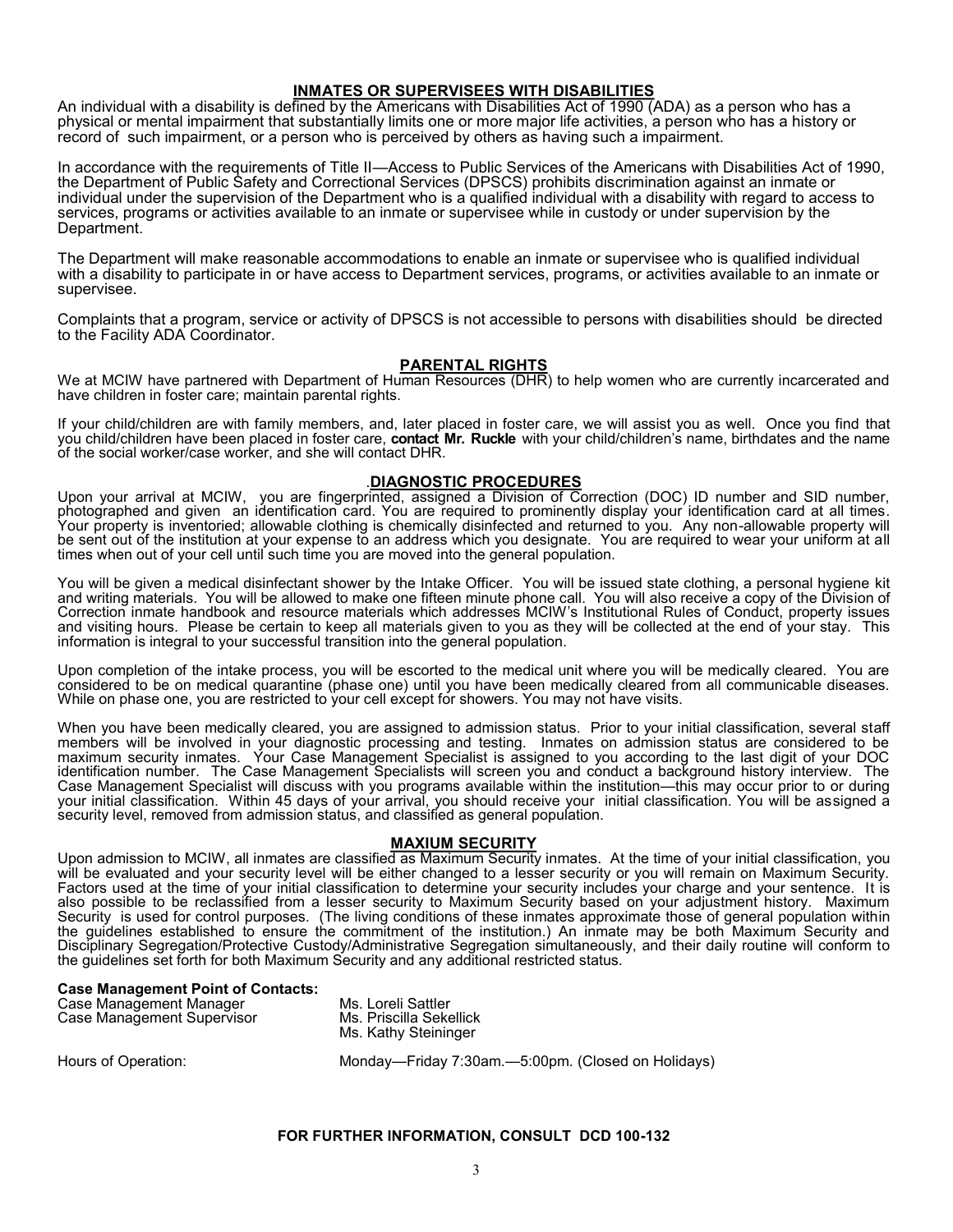# **RESTRICTED CUSTODY**

# **PROTECTIVE CUSTODY**

The sole purpose of Protective Custody is to ensure the safety of an inmate. Placement on Protective Custody may be made on a voluntary or involuntary basis. Voluntary Protective Custody refers to the removal of an inmate from general population and placement in restricted housing as a result of the inmate's request or when the inmate accepts the institution's offer of this housing assignment.

Involuntary Protective Custody is the removal of an inmate from General Population to placement in restricted housing as a result of the institution's investigation which determines whether or not an inmate's personal safety may be in question.

# **ADMINISTRATIVE SEGREGATION**

Administrative Segregation is used when an inmate requires close supervision and removal from the general population. This can be for any period of time. Administrative Segregation may be used to ensure the safety and security of the institution, the staff or the general population. Administrative Segregation is used for control purposes and is not intended as punishment. Examples for placement on Administrative Segregation include but are not limited to:

- 1. To prevent escape;
- 2. When there is reason to believe that an inmate is dangerous to the security of the institution/staff;
- 3. Pending an investigation of a crime;
- Prior to an adjustment hearing when the inmate has been charged with an infraction, or one of the above conditions exist.

# **DISCIPLINARY SEGREGATION**

Placement on Disciplinary Segregation occurs only as a result of an affirmed adjustment hearing decision. This means that an inmate is first charged with violation of a Division of Corrections' institutional rule(s) and is found guilty by the Hearing Officer. Disciplinary Segregation housing is not the same as general population. At the time the inmate is found guilty and given a segregation sanction by the Hearing Officer, the inmate's personal property is inventoried, packed and transferred to the property area for storage or further disposition. Only items that are permitted in Segregation are transferred to the unit with the inmate.

Inmates who receive a segregation sanction of 180 days or greater are required to send out of the institution all appliances. All property sent out of the institution is sent at the inmate's expense. Segregation inmates are locked in their cell at all times, except when showering or recreation for three hours per day. Visits, telephone privileges, library use, showers, recreation and sick call are all within guidelines established for disciplinary segregation inmates.

# **INSTITUTIONAL RULES OF CONDUCT**

#### **It is the responsibility of each inmate to become familiar with these rules and to conduct herself accordingly.**

#### **CATEGORY IV:**

- 410-1 Physical contact between inmates and staff, volunteers or citizen participants is not allowed. This includes, but not limited to, hand holding, kissing and general horseplay.
- 410-2 Inmates shall not use their phone privileges to call any of the following: MCIW Personnel Any facility operated by the Division of Correction The Commissioner of Corrections' The Secretary of Public Safety, The Parole Commission, or their Offices.
- 410-3 Inmates are prohibited from placing the names of former inmates on their visiting card or visiting card change request. Inmates wishing to include former inmates on their visiting list may direct those individuals to send written requests directly to the Warden, in accordance with the MCIW I.B. The Warden has sole discretion to approve or disapprove the request.
- 410-4 There shall be no display or use of gang signs, signals, colors, paraphernalia, greetings, and/or handshakes at any time in any area of the institution.

# **CATEGORY V:**<br>503-1 There sh

.

- There shall be no items taken into the school other than assignments and school books as approved by the Warden.
- 503-2 Inmates are prohibited from cutting the hair of other inmates without prior permission. Inmates may not shave their heads unless shaved prior to incarceration. Etchings to the hair or scalp is prohibited.
- 503-3 There shall be no fastening of pictures, photographs, drawings or items on the cell walls, doors, ceilings, light fixtures or furniture within the institution.
- 503-4 There shall be no writing, drawing, or marking on the walls, doors, ceilings or light fixtures of any room or area in a housing unit unless an artistic presentation has been expressly approved in advance by the Warden or Assistant Warden.
- 503-5 There shall be no storing of institutional cleaning supplies, materials, or equipment in cells.
- 503-6 There shall be no items placed in the vicinity of cell doors which interferes with their operation.
- 503-7 There shall be no covering of cell windows, doors or lights unless authorized by the Warden or Assistant Warden.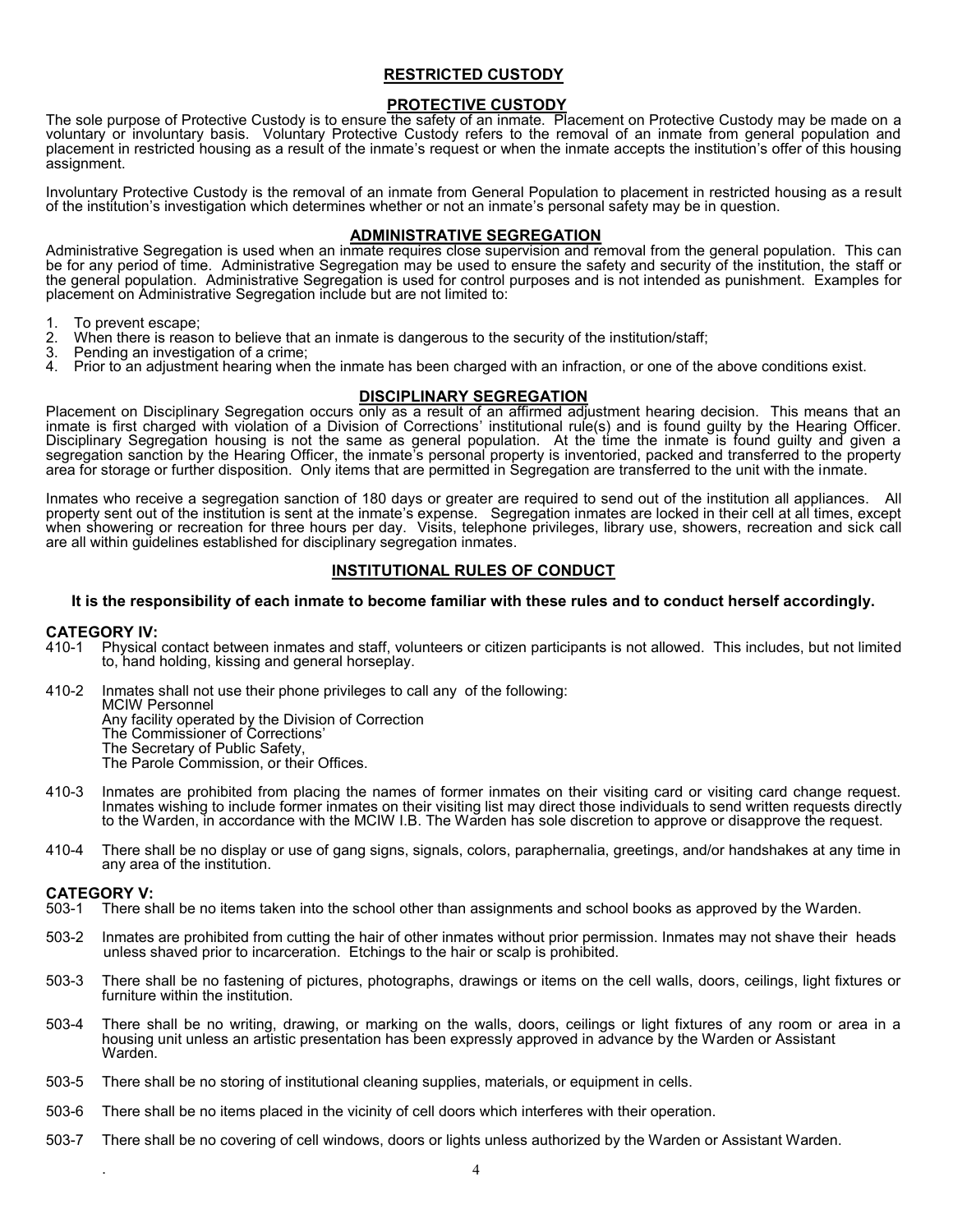- 503-8 There shall be no altering of the approved furniture arrangement for rooms nor moving furniture from room to room.
- 503-9 There shall be no noise after lights out. Lights out shall be at twelve Midnight Sunday through Thursday, and 1:00am Friday, Saturday and any night preceding a state holiday.
- 503-10 Inmates must keep their assigned cell clean at all times. Inmates must have their beds made no later than 8:00am Monday through Friday and 10:00am on Saturdays, Sundays and holidays. This excludes inmates on bed rest approved by Medical personnel and those who are assigned to jobs which require them to work at night.
- 503-11 All inmates shall display their identification cards (I.D.) on the collar area of their upper garment at all times when not in their assigned cell. Inmates who have lost their I.D.s must be issued an Institutional Pass to attend meals. All other inmate movement except for in-house recreation shall be suspended for inmates who have lost their I.D.s until they are issued a replacement I.D.
- 503-12 Inmates may not hang curtains or cover the inside or outside windows of their cell.
- 503-13 All inmates must adhere to all housing unit activity schedules (shower, telephone, laundry, etc.)
- 503-14 Inmates must play any radio or television at a low volume.
- 503-15 Inmates must be properly dressed at all times and maintain proper personal hygiene.
- 503-16 Inmates are permitted to have only personal hygiene articles in their possession when going to the shower.
- 503-17 Inmates are prohibited from entering the officer's station except for sanitation purpose.
- 503-18 Inmates may only use the shower assigned to their tier or floor.
- 503-19 Inmates must enter via the front entry door only. Inmates may not open or otherwise utilize the rear exit of any institutional building/housing unit.
- 503-20 All inmates shall participate in the daily cleaning and upkeep of the housing unit. Each inmate is responsible for cleaning up after herself and participating in the scheduled regular cleaning of the housing unit.
- 503-21 Inmates must be properly clothed at all times when not inside their assigned cells or directly en route to the shower. (Properly clothed is defined as and intended to include; underwear, bra, shoes, and proper uniform.) It is not intended to include sleepwear. Inmates are not permitted to wear thermal underwear under shorts nor are thermal underwear tops permitted to be worn as an outer garment. Inmates must dress in night clothes and underwear to insure they are properly covered at all times even when asleep.

# **CELL RESTRICTION**

Placement on cell restriction occurs as a result of an affirmed adjustment hearing decision or as an alternative sanction imposed by a Shift Supervisor or Hearing Officer as a result of an informal disposition of a notice of infraction. In accordance with DCD 105-1, "Inmate Disciplinary Process, Definition," cell restriction is defined as "restriction of an inmate to a designated area which precludes the inmate from participation in all activities including recreation and commissary, other than personals (excluding work and school assignments, meals, showers, visits, institutional passes, medical or psychological appointments or religious service.)" Inmates shall remain locked in their cells except when showering, attending meals or on visits. Visits, telephone privileges, library use and sick call are within guidelines established for punitive status. See Directive 110-6-2 on Cell Restriction.

# **HOUSING UNIT RULES**

These basic rules apply to all housing units:

- 1. Tobacco products and smoking materials are strictly prohibited on facility grounds.
- Beds are to be made neatly before leaving your room.
- 3. Each inmate is responsible for keeping her cell clean and tidy.
- Tampering and sticking foreign items in electrical outlets is strictly prohibited. If there is a problem with any outlet, please inform the officer in charge.
- 5. All beds are assigned. Once assigned, do not change beds unless the officer has given you permission to do so.
- 6. You are not permitted to cover the security light, windows and doors.<br>7. All clothing must be neatly put away.
- 7. All clothing must be neatly put away.
- Nothing is to be displayed on the walls or furnishings.
- 9. Improvised power cords and antennas are not permitted.

#### **SEARCH POLICY**

You are subject to be searched at any time. When necessary, you are subjected to a complete search which may include searching of the body cavity by a medical personnel. You will be searched when entering or leaving the institution. You will be strip searched after all visits. You are subject to searches when leaving your shop or dietary assignment. Your property is subject to be searched at any time. Searches will be conducted in a systematic but careful manner so as not to damage property. The cell will be left in as near the same condition as prior to the search as possible. When you move to a cell, you are responsible for searching the cell within 24 hours to ensure that there is no contraband or unauthorized items. If such items are found, turn them into the housing officer, who will dispose of them. If, after 24 hours, items are found in the cell, you will be charged with the appropriate rule violations.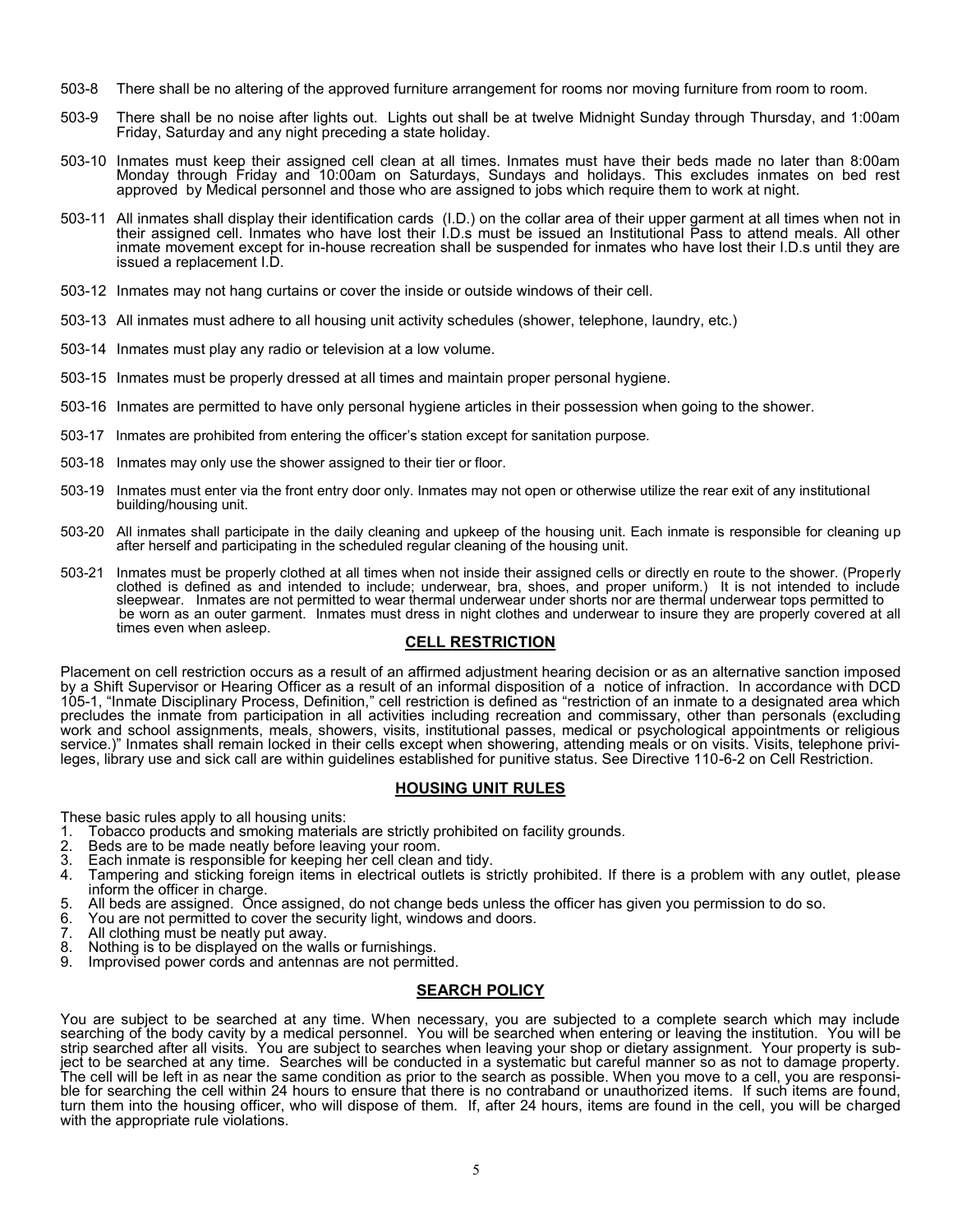# **COUNT PROCEDURES**

Counts are conducted several times during the day. All counts are formal. All movement will "STOP" during count procedures. You are to be in your cell during counts unless authorized by the office in charge (OIC). At no time during the count are you to distract the officer. Count procedures are strictly enforced and any violation will result in disciplinary action.

# **SANITATION**

Maintaining the highest level of sanitation is important for the promotion of health and safety for inmates and staff. Good sanitation habits provide for positive environment, You are responsible for the cleanliness of your assigned area. Cardboard boxes, self-constructed containers or other objects not authorized by the institution are prohibited. You will be responsible for cleaning and maintaining high levels of sanitation in all areas of the housing unit.

When levels of sanitation in any area fail to meet the expected standards, it will be noted by the weekly inspection conducted by the institutional fire and safety officer. Violations noted are to be corrected as soon as possible. Incentives, such as the use of microwaves and ice machines, may be predicated on cleanliness standards.

You must keep in and around your living environment clean. In addition, you may be required to observe a schedule of shared responsibility for cleaning common areas, such as corridors and the recreation room.

#### **VISITING**

When you arrived at MCIW, you were given a blank visiting card form to complete. You are allowed to include 15 people on your visiting list. Your own children under the age of 17 are not counted in the maximum allowable number 15. However, in order for<br>them to be eligible for visits and to attend special mother/children functions, the names, addr eligible for visits and to attend special mother/children functions, the names, addresses, and ages of your children must be recorded on your visiting card. You are responsible for completing your visiting card promptly, completely and accurately.

1. Former inmates wishing to visit must send a written request to the Warden. Prior to visiting, the former inmate must have written approval from the Warden.

Your completed visiting card should be forwarded to the Chief of Security's Office. After review/approval, a copy will be sent to you and also placed in your base file. The Chief of Security shall forward the approved inmate visiting card to the visitor registration building. Names of clergy and social workers must be added by the Chaplain/Case Management.

Changes and additions to your visiting record may only be made every 90 days. You will be notified through Informational Bulletins of the time frame and deadlines for making changes to your visiting card. You will receive a printout of your current visiting card upon request and make additions or deletions subject to the approval of the Chief of Security. Should a special circumstance necessitate a change being made prior to the visiting card period, you should submit your change in writing, including the circumstance necessitating the request to the Chief of Security.

The entire procedure is published in the **MCIW Institutional Directive 195-1-1;** it is available in the Library/Inmate Bulletin Boards.

- Four visitors may visit an inmate at one time, regardless of age, with the exception of infants, age 6 months old or younger, who are not counted as a visitor. No other exceptions.
- An inmate may receive no more than two visits a week. Effective July 1, 2009, visits for general population at MCIW will be held on odd/even basis. If the last digit of an inmates ID number is odd, she will have visits on odd days of the month. If an inmates ID number is even, she will have visits on even days of the month.

Example - Jane Doe 123451 can have visits on July 1st, 3rd, 5th, etc. Mary Smith 123456 can have visits on July 2nd, 4th, 6th etc. **There will be no visits on the 31st of any month.**

#### **Visiting Hours:**

| $5:00$ p.m. $-8:00$ p.m.                                             |
|----------------------------------------------------------------------|
| 5:00p.m.---8:00p.m. Protective Custody Visits - 12:30p.m. - 2:00p.m. |
| $8:00a.m. - 2:00p.m.$ and $5:00p.m. - 8:00p.m.$                      |
| $8:00a.m. - 2:00p.m.$ and $5:00p.m. - 8:00p.m.$                      |
|                                                                      |

#### **NOTE: All visitors must be registered by 7:00 p.m. and all visits must be completed by 8:30 p.m.**

**Classified Administrative Segregation, Administrative Segregation and Disciplinary Segregation**  (classified, pending adjustment or pending investigation)

Thursday 12:30p.m.—2:00p.m.

#### **PHASE ONE INMATES ARE NOT PERMITTED VISITS**

#### **Frequency of Visit**

- 1. All inmates are permitted 2 visits/week for a period of one hour each; **EXCEPT DISCIPLINARY CUSTODY INMATES** who may receive a 30 minute visit.
- 2. Admission status inmates: 4 one hour visits per month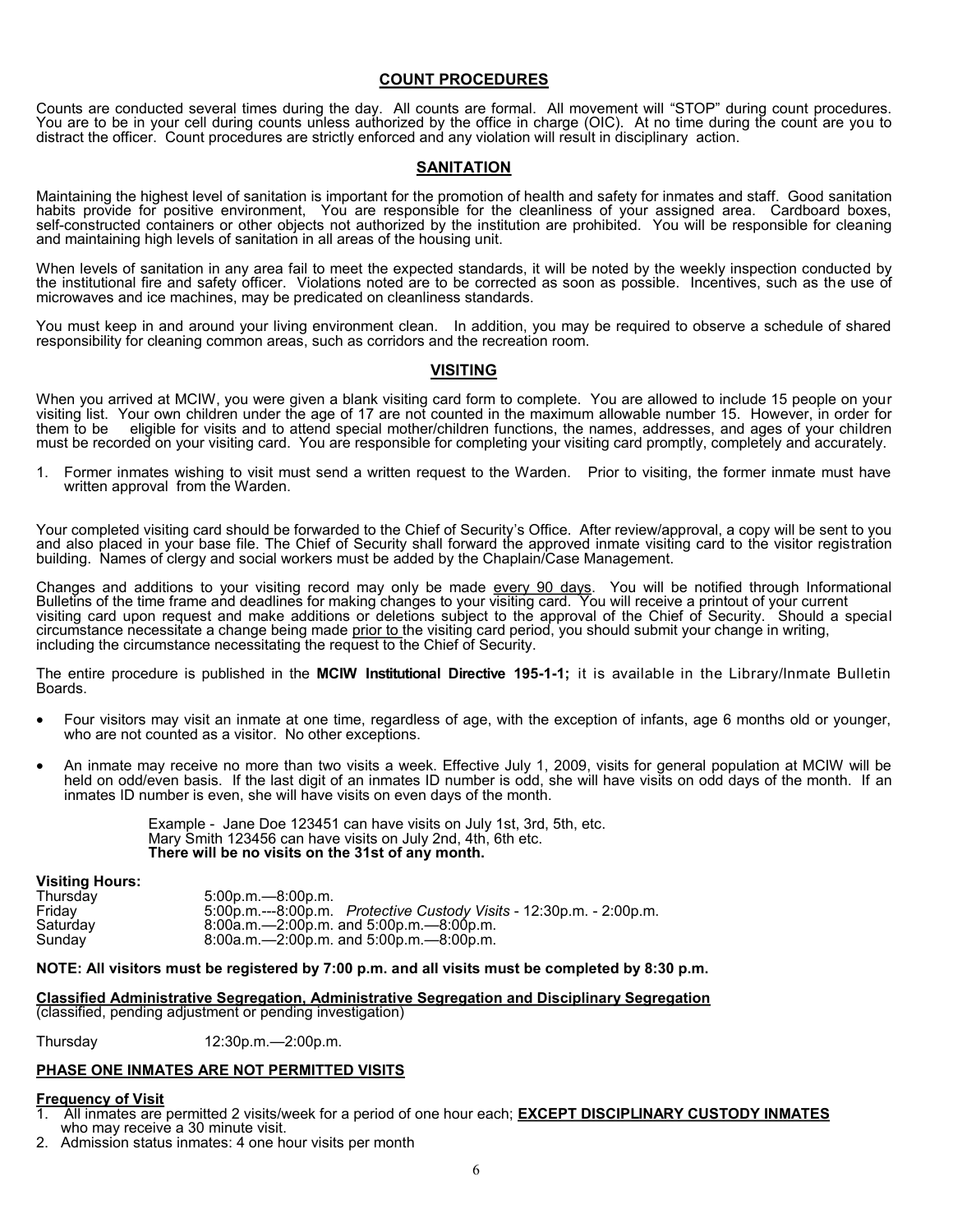# **SPECIAL VISITS**

When special circumstances arise, you may be afforded visiting privileges different from the regular visiting program. Special visits are allowed only with the prior written approval of the Warden. Requests for visits will be considered by the administration for inmates who have family/relatives/friends from other states or foreign countries. Inmates confined to the medical infirmary or mental health must have a staff member request their special visit.

All requests for special visits must be made in writing to the Warden and include the following:

1. Inmate's name and DOC identification number;

- 2. Visitor's name(s);<br>3. Visitor's address;
- 3. Visitor's address;<br>4. Visitor's relations
- 4. Visitor's relationship to the inmate;<br>5. Date of visit or specific time frame
- 5. Date of visit or specific time frame for the visit;
- Listing of the special circumstances.

The Warden/designee will investigate the request and approve or disapprove in writing. Visitors approved for visits in areas other than the visiting room must agree to a frisk search and sign a DOC 'Consent to Search', form (DC Form 195-1B Form) prior to visit.

#### **PROFESSIONAL VISITS**

You are allowed access, through professional visits, to authorized attorneys, legal assistants, social service, mental health and criminal justice professionals. All of these visits will take place in the visiting room or the Multipurpose building (Post 27) unless otherwise authorized and approved by the Warden or Assistant Warden.

Professional visits may be visually observed by a correctional officer, case management specialist or other designated MCIW staff member. However, these visits cannot be overheard or recorded in any manner. Precautions will be taken to ensure the confidentiality of the exchange between you and your authorized professional visitor.

Your professional visitor may bring official legal documents to the visit. You will not be permitted to exit the visiting room or the Multipurpose Building with any material brought in for the visit unless prior approval has been granted, in writing by the Warden or Assistant Warden. You are permitted to take legal materials to the professional visit and must return with same materials.

# **PROPERTY**

# **PERSONAL PROPERTY**

When you arrived, your allowable clothing and valuable property were inventoried. At that time, you were required to send out, at your own expense, those items which were not allowable or in excess of the allowable property limits. You will be issued clothing and additional clothing can be purchased through commissary or during package period, twice yearly.

#### **APPLIANCES**

All appliances must come directly from an approved vendor with a price receipt. Inmates are permitted to have the following:

- 1. Clear-backed/flat screen televisions that can be no more than \$250.00 in value and cannot exceed 15 inches; with or without remotes (clear)
- 2. Radios/CD's must be clear, Walkman style with clear earphones; (no more than 8 CD's in possession)
- 3. Only combinations are the radios and CD players and TV's with CD capability
- 4. Gameboy Games with cassettes (no more than 8 cartridges at one time;<br>5. Flat Iron or Curling Iron:
- 
- 5. Flat Iron or Curling Iron;<br>6. Blow Dryer (clear); 6. Blow Dryer (clear);
- 7. Trimmers/Clippers clear
- 
- 8. Clocks clear<br>9. Shaver (Braun Shaver (Braun, opaque/translucent)
- 10. PlayStation 2 with add'l controller with up to two memory cards. (RF Modulator is not needed with flat screens)

Subsequent packages may be ordered from the catalog companies twice a year or as designated by the Warden. Clothing and Electronics packages are scheduled in the Spring and Fall.

| <b>Property Point of Contact:</b>                            | CSO L. Ireland, CSO M. Jackson  |
|--------------------------------------------------------------|---------------------------------|
| Hours of Operation:                                          | Monday-Friday 7:00a.m.-3:00p.m. |
| Additional bours may be utilized as designated by the Warden |                                 |

Additional hours may be utilized as designated by the Warden

#### **FOR MORE INFORMATION ABOUT ALLOWABLE PROPERTY, CONSULT DCD 220-004 & 220-007-1 FOR MORE INFORMATION ON PACKAGES AND CATALOGS, CONSULT DCD 220-007-1 AND I.D. 220-007-1**

#### **MAIL**

It is the policy of MCIW to allow unlimited mailing privileges (incoming and outgoing) to the entire population, including those on restricted status. All outgoing correspondence must bare your commitment name, your DOC identification number and the return address of the institution in the upper left hand corner of the front of the envelope. The address of the institution is: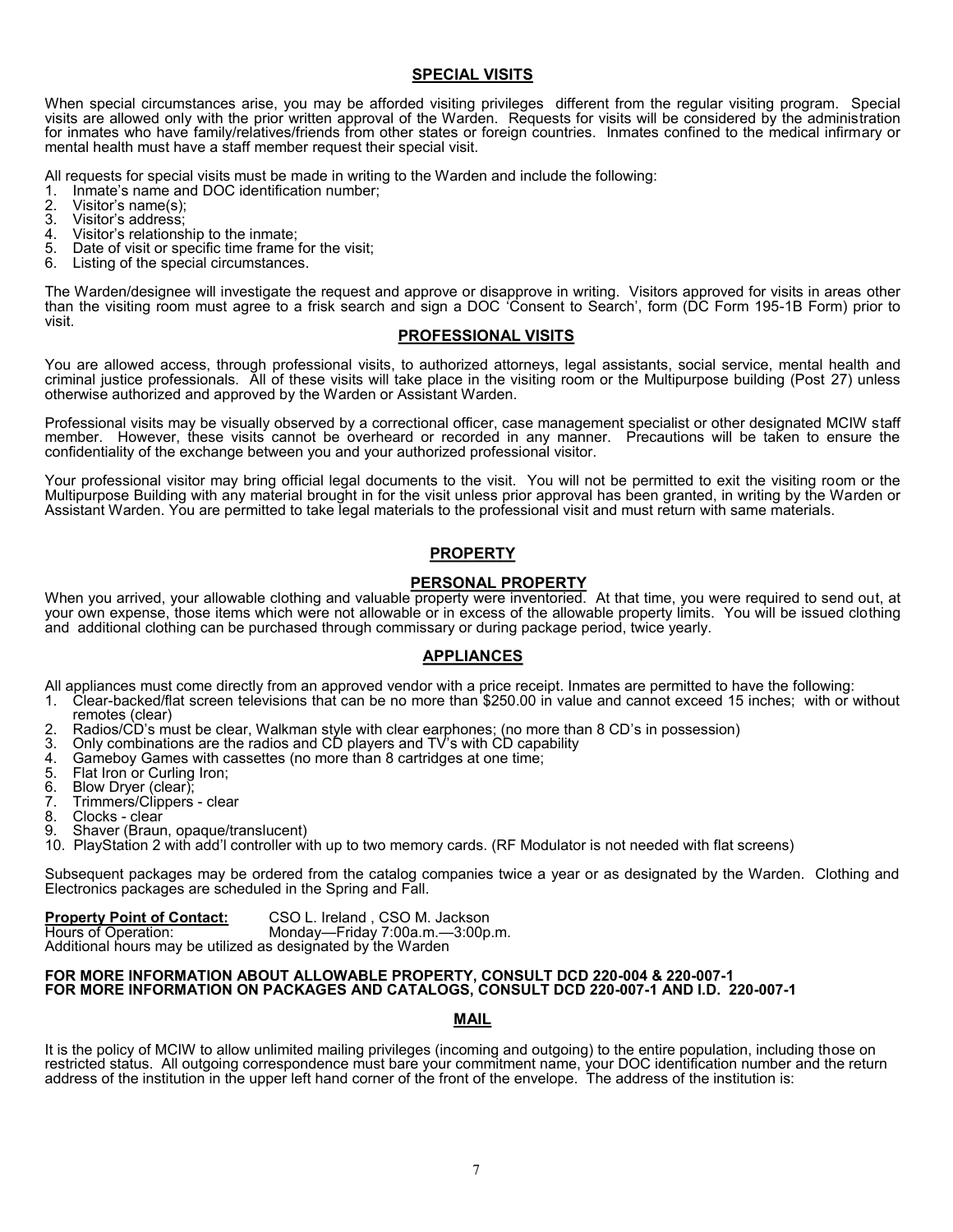#### **Maryland Correctional Institution for Women P.O. Box 535 Jessup, Maryland 20794**

Letters which do not comply will be returned to you. All outgoing mail must have proper postage affixed to the envelope. If you are unable to purchase stamps from commissary, the institution will furnish you with seven envelopes with postage per week. Indigent inmates may forward their sealed correspondence with their name, DOC number and return address in the upper left hand corner of the envelope. The inmate accounts clerk will verify that you have had less than \$3.00 in your account for 30 days and did not have a payroll deposit in the preceding month. Outgoing mail is to be placed in the mailbox located on Center Hall. Mail is taken to the post office on Monday through Friday, excluding holidays. If you are on Phase One or on another restricted status that limits your movement, the correctional officer assigned to your housing unit will place your mail in the mailbox for you.

**Legal Mail-** All legal correspondence will be opened and inspected in the presence of the inmate by a corrections designee.

# **ALL MONEY ORDERS MUST BE SENT TO**:

#### **P.O. Box 17111 Baltimore, MD 21297-1111**

Please advise friends/family members not to include correspondence or pictures with their correspondence. Also, money orders of \$250.00 or more are held for a period of 30 days by finance to determine legitimacy.

# **FOR MORE INFORMATION, CONSULT DCD 250-1 & ID 027-11**

# **COMMISSARY**

Commissary has been established in the institution for inmates to purchase cosmetics, hair care products, personal hygiene items and selected clothing and food items. Commissary is provided weekly via third party Vendor, Keefe. A current Keefe Master List depicting all items available to inmates, is available on each housing unit. Each week, you will receive a commissary sheet that is due Wednesday by 6:00pm to be given to the inmate Commissary Representative on you pod. Keefe delivers commissary to A and B building on Monday evenings and 192 and SSB buildings on Tuesday evenings.

Each housing unit has designated an inmate Commissary Representative. This representative is responsible for distributing weekly commissary sheets, collected completed commissary sheets, and being the first point of contact with issues that arise weekly regarding the distribution of commissary.

For any questions or concerns, please utilize the Commissary Communication form available on each pod.

#### **FOR MORE INFORMATION ABOUT COMMISSARY OPERATIOINS, CONSULT 175-2-1 FORM MORE INFORMATION ABOUT COMMISSARY FOR INDIGENT INMATES, CONSULT I.B. 175-2-1**

# **INMATE TELEPHONE USUAGE**

Telephones are available in all housing units. Through Global Tel Link (GTL), the telephone provider for MCIW, all telephone calls are either collect or prepaid. The following rules govern the use of the telephones:<br>1. Inmates on phase one status are permitted one phone call within 24 hours o

- 1. Inmates on phase one status are permitted one phone call within 24 hours of admission. This call will routinely be made during the intake process.
- 2. Protective custody and administrative segregation inmates are allowed two calls/week; Friday evening and Sunday morning.
- 3. Cell restriction inmates are allowed one phone call/week on Wednesday or Saturday between 3:30p.m.—4:30p.m. during count. 4. Disciplinary segregation inmates are not permitted to make personal calls. In the event of an emergency, the inmate's case man-
- ager shall facilitate a phone call and record same on progress sheet in the inmate's file. Any exceptions to this rule must be approved by the Warden or Assistant Warden.
- 5. General population phone times are Monday through Sunday during recreation times.

# **ADMINISTRATIVE REMEDY PROCESS**

The Administrative Remedy Process (ARP) is a formal way to resolve complaints or problems you have been unable to resolve informally. You may use the ARP for all types of complaints **except the following**:

- 1. Case Management decisions, recommendation.
- Maryland Parole Commission procedures and decisions.
- 3. Adjustment hearing procedures and decisions.
- 4. Appeals of notices of decisions to withhold mail.

Filing a request for an Administrative Remedy:

The inmate shall use the name under which inmate was placed under the authority of the Department; provide the inmate's Department identification number (may include a religious name or name authorized by court order) and sign and date the request.

The inmate shall include a legible brief and clear description of facts that are the basis for the ARP request that at a minimum includes: the date and location of the incident; if staff is involved in the incident, name (s) of staff involved; if applicable, name of witnesses; and form of relief requested. ARPS must be signed by Lieutenant or above.

The request shall address only a single incident or reasonable number of closely related issues.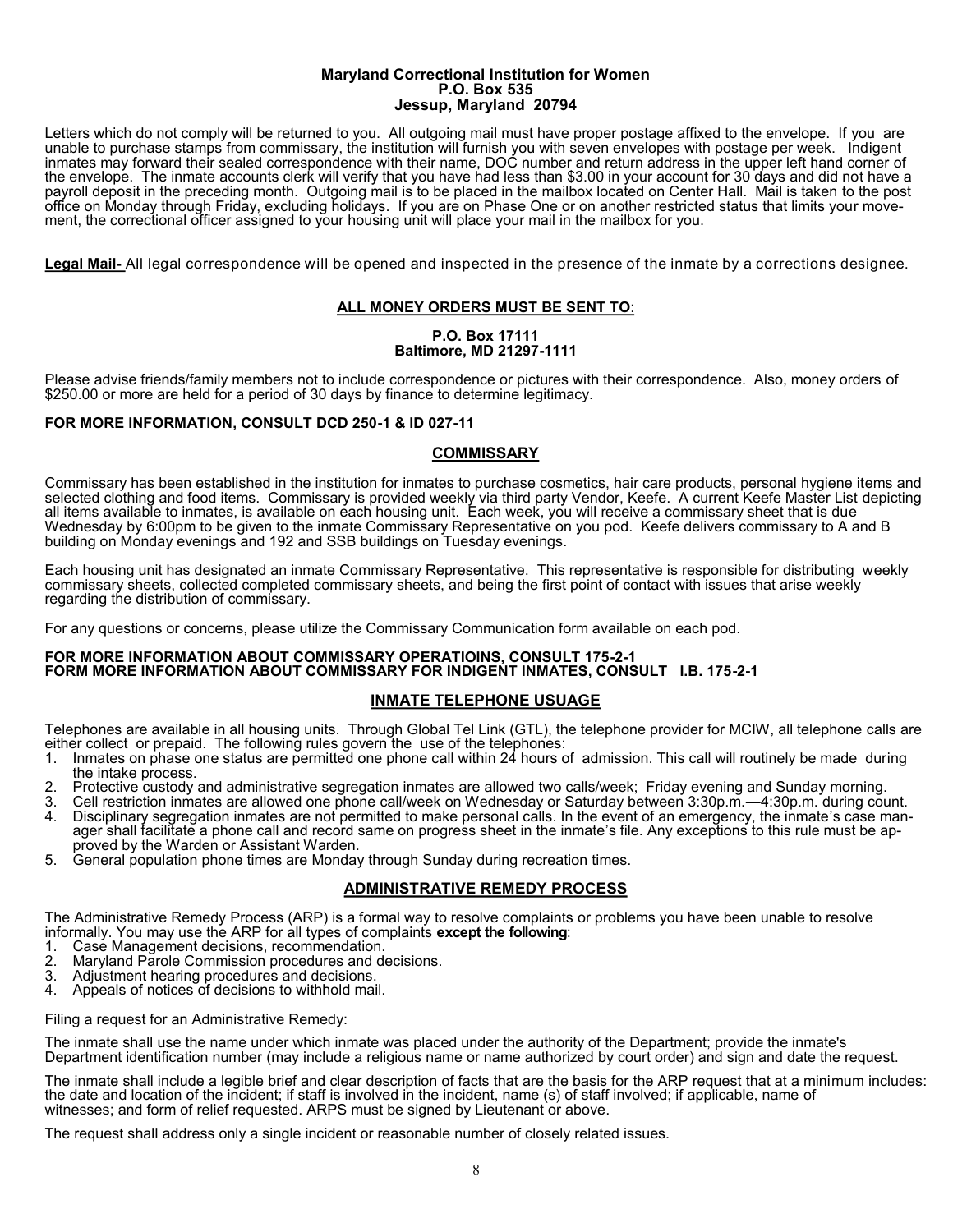Except for **provisions under §.05J (6)** of this directive, the inmate shall date and submit the request by the later of 30 calendar days from the date on which the incident occurred; or 30 calendar days from the date on which the inmate first had knowledge of the incident.

Full description of the requirements of the ARP are in the library. The necessary forms are kept on the housing units. The Administrative Remedy Process (ARP) has "Rights of Appeal". You may appeal the Warden's Response to the Commissioner. The next level of appeal is the Inmate Grievance Office (IGO), then, the Courts.

# **Administrative Remedy - Point of Contact:**

Monday– Friday  $7:00a.m.$ –  $3:00p.m.$ 

#### **EDUCATION**

Programs offered in the Education Department are academic, occupational and non-occupational adult basic education (ABE) classes, secondary education. Classes are conducted Monday through Friday. During the day, morning classes begin from 7:30a.m. to 10:30a.m. and afternoon classes begin at 11:30a.m. until 1:45p.m.

#### **Adult Literacy Classes**

Literacy Lab—is for students who are unable to read or who needs to improve a very low reading level. Tutors provide one on one assistance. Class Size: 12 students

ABE—comprised of basic intermediate and Pre-GED levels. Students prepare to progress to the Secondary Education Class. Class size: 20 students.

Secondary Education Classes—Students have met the requirements of attaining ABE life skills certificate by earning 8.0 in Reading, 8.0 in Math, 8.0 in Language; and 236 on the Maryland School Performance test. Focus in the GED class is preparation for the secondary education exam. Class size: 20 students

# **OCCUPATIONAL AND NON-OCCUPATIONAL**

Office Management Skills I and II— This is a two session college level course. Business Math, writing, filing and office procedures combined with an introduction to computer program and software. HSD/GED must be on file in the Education Office. Class size: 15 students

Computer Literacy-Basic knowledge with hands on for the beginner in Word, Excel and office practice. Length of Program: 2 months Class size: 10 students

Employment Readiness—prepares students for the world of work by acquiring skills including preparing a resume', completing applications and practice interviewing techniques. Morning and afternoon sessions. Class size: 20 students

P.A.C.E.—This program affords students the opportunity to connect information to resources and learn about non-traditional careers for women. Morning and afternoon sessions. Class size: 20 students

# **MANDATORY EDUCATION**

The State of Maryland requires every inmate serving a sentence of eighteen months or longer or who does not have a high school diploma or GED but scores low on the test of ABE, will be required to attend school for a mandatory period of 120 days.

The Federal government requires all inmates under 21 who do not have a high school diploma or GED to attend school under the mandatory law. Every effort is made to enroll eligible under 21 students in school within 45days of their arrival. Special Education services are available for those inmates who meet special program guidelines.

**Education Point of Contact: Mr. Edward Schwabeland**

Monday—Friday 7:00a.m.—3:00p.m. (Closed on Holidays)

# **LIBRARY**

The MCIW library is located in Post 27/Multipurpose Building and provides an opportunity for interested individuals to locate resource materials and recreational reading media. Specific services include:

- 1. **Reference information services**—General and legal reference materials are available for use in the library. Resources are available in a variety of formats, including books, magazines, catalogs, pamphlets and computer databases. The librarian is available to assist patrons in devising appropriate research strategies and to help inmates utilize library resources.
- 2. **Circulating fiction and non fiction—** books on many subjects are available for check out. Patrons may borrow three books at one time and are expected to take care of them responsibly. Inmates who damage or lose library materials must pay for them.
- 3. **Newspapers and magazines**—A selection of current newspapers and magazines are available for patrons to read in the library.
- 4. **Legal resource materials—**journals, texts, etc. and **LASI/LEXUS —**The LASI program helps those in Maryland State Institutions gain access to cited statutory case law. LASI materials are furnished to assist inmates in handling legal matters during your confinement. The internet via request is also available through library request.
- 5. **Daily schedule and satellite services**—The library is open Monday through Friday. The housing schedule is posted in the library and in each housing unit.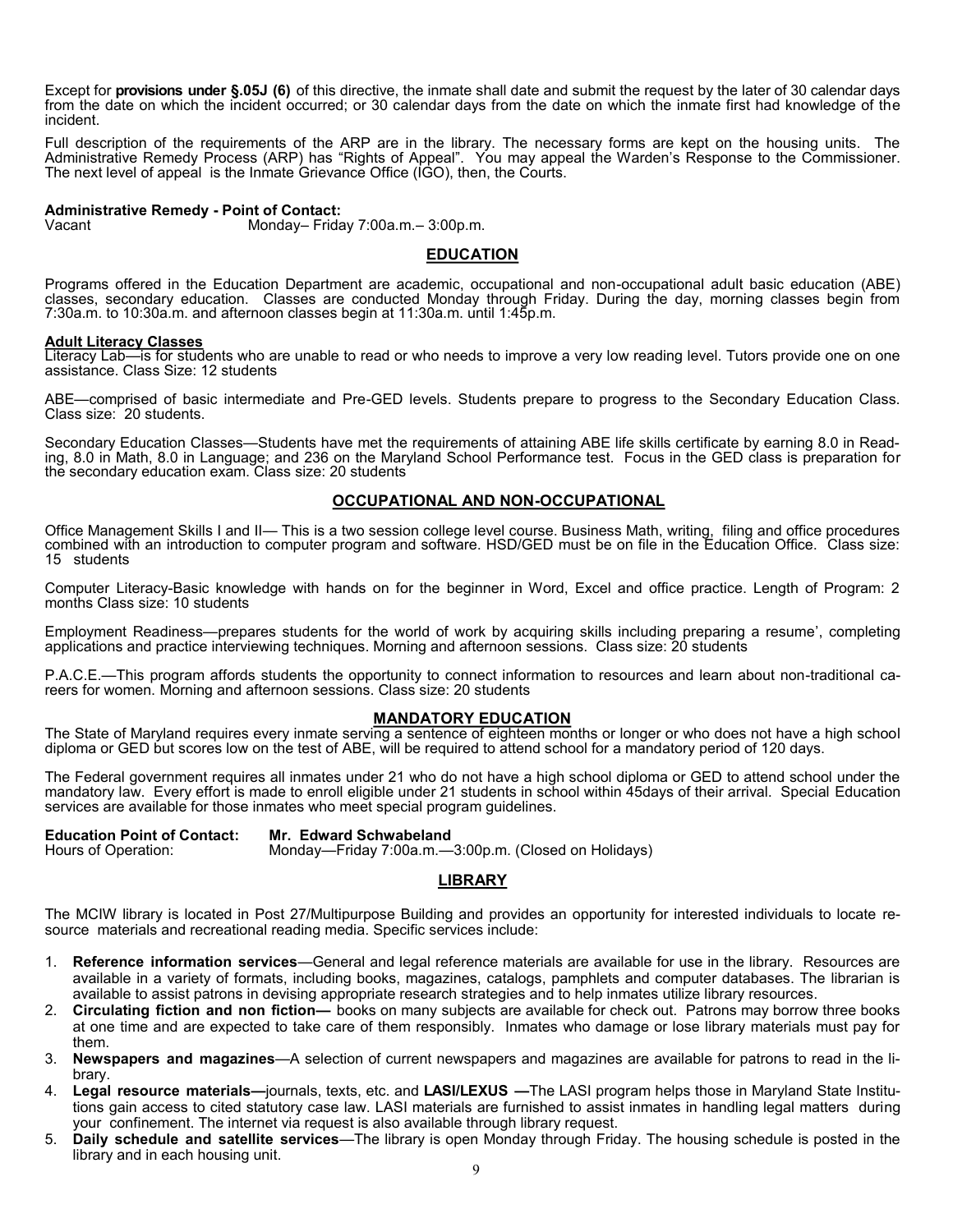**6. Career Center**—Reference materials, books, computers and videos are available to assist inmates facing their transition from prison. Inmates may prepare resumes' or investigate career choices and job opportunities.

**Library Point of Contact: Librarian—Mr. Hananya Cohen**

Monday through Friday (Hours vary)

# **FOR MORE INFORMATION CONSULT I.D. 135-2-1**

# **LEGAL SERVICES**

The Division of Corrections provides for uncensored and unlimited mailing privileges to the Governor, Attorney General, Courts or your lawyer. You are advised that in the event you have legal problems, the following agencies and services are available to you:

- You may contact your case manager specialist and he/she will assist you in obtaining legal assistance. You may also obtain civil rights petitions from the library.
- You may communicate with your attorney or any other attorney who is duly authorized to practice or a designated representative of the attorney. Any legal phone call may be requested through your case manager specialist.
- You may communicate with Prisoner Rights Information System of Maryland :

# **PRISM**

P.O. Box 929

- Chestertown, Maryland 21620
- 4. You may communicate with any court of law in any city, county or state by mail. You may communicate with any State Public Defender's Office. The address for the Post Sentence Assistance Unit is: 550 East Madison Street, Baltimore, MD. 21202.
- 5. You are allowed to posses any law books or legal materials, subject only to institution rules pertaining to space, fire, safety and security regulations. You are reminded that it is the policy of the Division of Correction not to interfere with any inmate assisting another inmate in preparing legal material. The institution library has legal texts available for reference.
- 6. If you are unable to buy stamps and need additional postage and/or writing materials in order to maintain contact with your legal representative, you may request these additional materials in writing through your case manager specialist.

# **WORKSHOPS ON CIVIL-LEGAL ISSUES**

Alternative Directions, Inc. conducts workshops at MCIW on the first Tuesday of each month. The workshops discuss various issues including divorce, separation, child support, visitation, tenant/landlord, consumer, credit issues and legal issues related to ex-offender employment. Workshops are open to all who are interested. Sign up sheets are posted on center Hall.

**Point of Contact:** Officer Virginia Ngugi, VAC Coordinator<br>**Hours of Operation:** Monday-Friday (Hours vary) **Hours of Operation:** Monday-Friday (Hours vary)

# **MARYLAND CORRECTIONAL ENTERPRISES**

Maryland Correctional Enterprises (MCE) offers several job training/apprenticeship programs at MCIW. All MCE shops have strict edibility guidelines and performance standards. Each shop has its own hours of operation and it's own base pay and incentive pay and incentive pay wage scale. Industrial credits are based on your job classification. **Sew Shop**

The MCE Sewing shop is an 'on the job' training program in sewing work which meets the occupational training and job placement requirements of the MAP (Mutual Agreement Plan) program. It offers practical work experience which may lead to job opportunities as a sewing machine operator in the clothing industry. A certificate of successful completion of the required 600 shop hours will be given to each participant. An apprentice certificate is awarded after a two year training period.

# **Cut Shop**

The MCE Cutting shop is an 'on the job' training program which meets the occupational training and job placement requirement of the MAP program. It offers practical work experience which may lead to job opportunities as a textile clothing cutter in the clothing industry, as well as a spreader and marker. A certificate of successful completion of the required 600 shop hours will be given to each participant. An apprentice certificate is awarded after a two year period.

The Eligibility requirements are as follows:

- 1. High School Diploma or GED;
- 2. Must have at least 18 months remaining on sentence to complete 60 hours minimum on the job training;
- 3. Must have the ability and aptitude to master the trade;
- 4. Must abide by the rules and regulations of the shop;
- 5. Must have a social security number;
- 6. Must be 90 days infraction-free;
- 7. Must be able to lift a minimum of 50 pounds.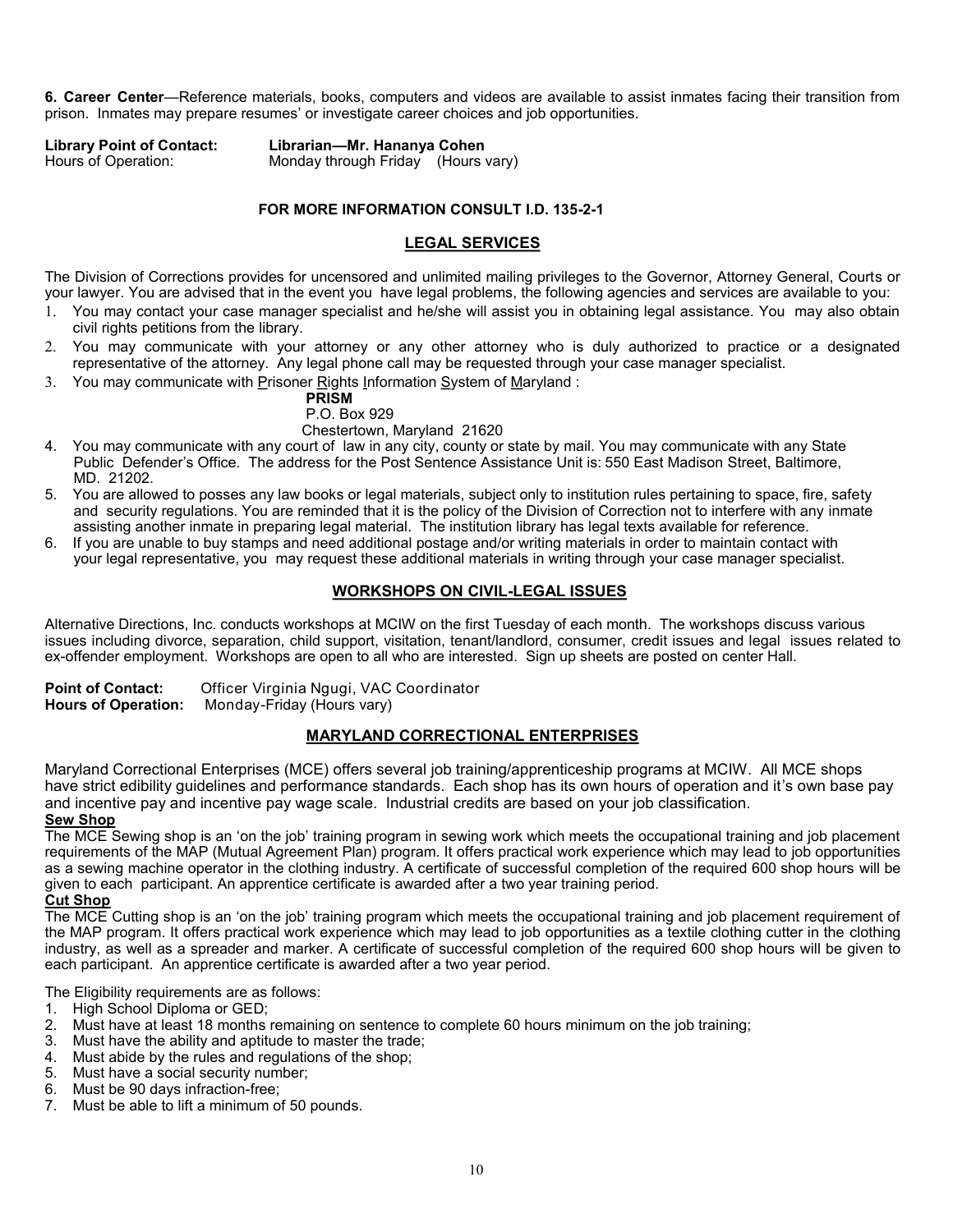# **Mailing and Distribution Plant**

Mass mailing distribution, distribution of education materials for the ADS administration, latex distribution and Motor Vehicles Association:

Eligibility requirements:

- 1. High School Diploma or GED;
- 2. Ability to lift 50 pounds;
- 3. Personal interview with the shop supervisor;
- 4. Have one (1) year remaining on your sentence;
- **5.** Must be 90 days infraction-free.

# **Design Plant**

The MCE Design Plant provides space planning for State agencies, universities and hospitals statewide. The inmates are extensively trained in drafting and design using Auto CAD 2000, Microsoft Excel and Access. The programs are used to track, log and price design projects.

Eligibility Requirements:

- 1. High School Diploma or GED
- 2. Must be 90 days infraction-free
- 3. Must have three years remaining on their sentence
- 4. Must adhere to all plant rules and regulations.

#### **MCE Point of Contact:**

| <b>Plant Manager</b>       | Ms. M. Groover                     | Mail & Distribution Supervisor | Ms. E. John<br>Ms. L. Hall |
|----------------------------|------------------------------------|--------------------------------|----------------------------|
| Sew Shop                   | Mr. D. Williams<br>Ms. P. Williams | Design Plant Manager           | Ms. A. Schwartz            |
| <b>Cut Shop Supervisor</b> | Ms. K. Coley                       |                                |                            |

# **SUBSTANCE ABUSE PROGRAMS**

MD DPSCS has established four (4) levels of substance abuse treatment. Here at MCIW we have three. The first level, for moderate abusers, Is SAI (Substance Abuse Intervention). SAI is 3-months long and uses a modified version of the standardized 6—month curriculum (ATP) for the addiction counseling services. SAI uses a cognitive behavioral approach with the goals of abstinence skills development, recovery coping skills and the cognitive restructuring of problematic behavior. Counseling services for this level consists of two 90 minute group counseling sessions per week in groups of no more than fifteen (15) clients: and individual counseling twice a month. The second level, for more severe substance abusers, is the Department's residential Programs. MCIW has the modified Therapeutic Community (TC). Treatment at this level consists of fifteen (15) hours of clinical services per week and places emphasis on establishing a positive peer culture. The total number of direct clinical hours combined with structured milieu therapeutic hours of care will be approximately 36 hours. This level also follows the cognitive social learning and skill development design of SAI. The addictions services at this level are more intense and identified as residential because the participants live together in housing that is separate from the general population. The length of treatment for this level is six (6) months. The third level of treatment services is aftercare. When a client completes either the first or second level of treatment and is not eligible for release, she is then referred to aftercare services. This level of treatment consists of large group sessions where the topic of discussion focus on retaining the information and skills learned during treatment and preparing the clients for their transition back to their families and communities.

# **SOCIAL WORK**

The social work department has a variety of functions including group treatment management of the HIV volunteer testing program, release planning with individuals with chronic, mental or terminal illness, child care issues, etc.

For inmates who are interested in self-improvement and self-awareness, the social work department at MCIW offers a series of groups. The goal is to assist inmates in managing their lives more successfully, both in prison and in the community, by learning a new way of thinking and problem solving. The following groups are offered:

- TDC (Thinking, Deciding, and Changing);
- Communications;
- Relationships;
- Seeking Safety;
- Domestic Violence;
- Domestic Violence support and follow-up groups;
- Re-Entry Seminars;
- Anger Management
- V.O.I.C.E
- A.R.M.S.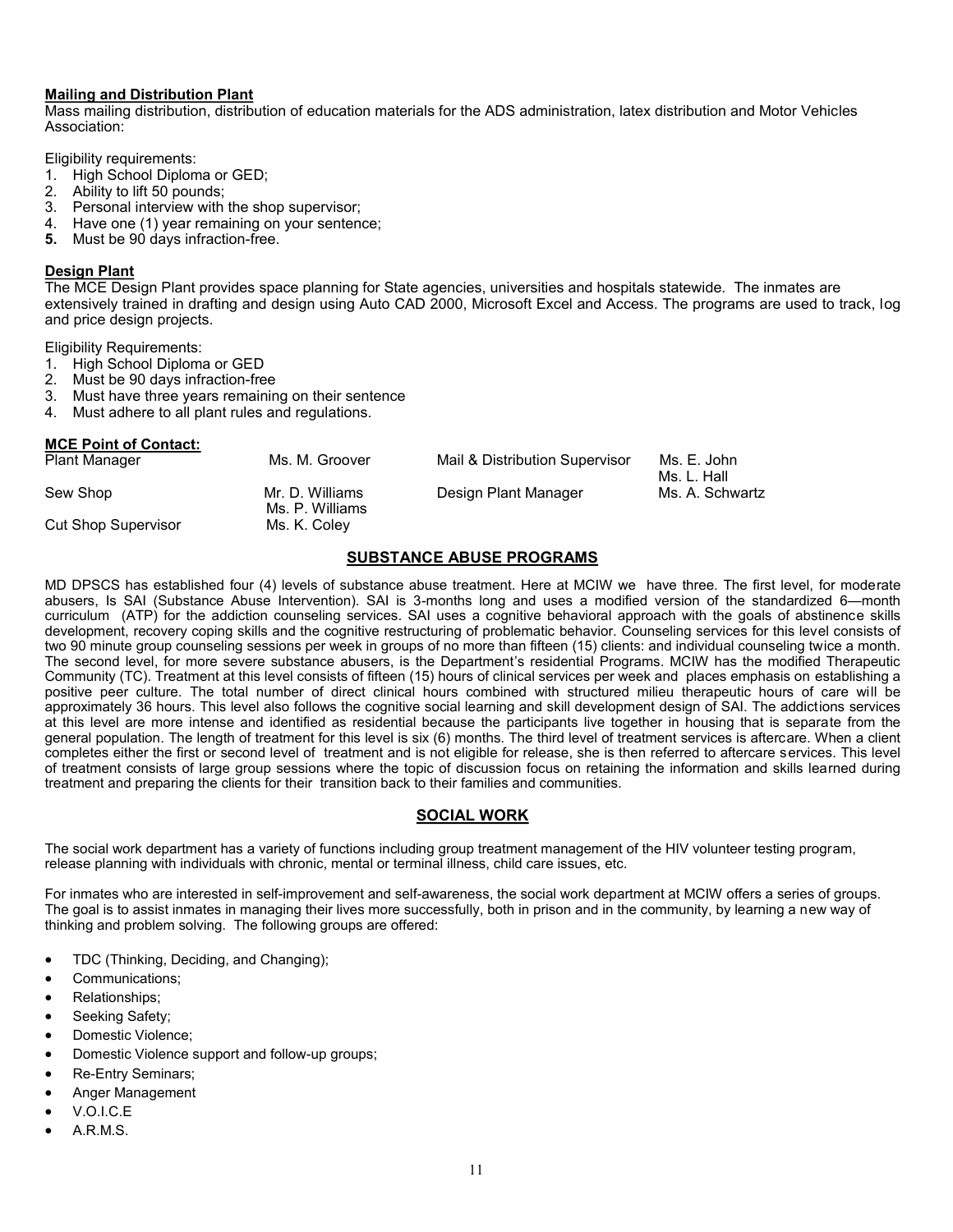All groups are based on the cognitive behavior model. Most groups meet 2-3 times/week for approx. 90 minutes. The number of sessions vary from 10 to 20 and support sessions are open-ended. Confidentiality is a strict requirement of all groups. Upon successful completion of all groups, written evaluations are placed in the inmate's base file.

It should be noted that TDC is an entry level group which will allow inmates to progress to higher level groups upon completion.

The HIV voluntary testing program is coordinated by the Social Work Department. A one hour HIV education class is mandatory for all inmates coming into the institution. The class is presented by medical and at the conclusion of the class, each participant indicates if they want to meet with a social worker to discuss getting tested for HIV. They are pre-test counseled by a social work counselor and individual release plans are formed with those inmates who have special needs (i.e. HIV and/or mental health). Crisis intervention is also done on a short term basis with individuals.

# **PSYCHOLOGY DEPARTMENT**

Mental health services at MCIW are coordinated through the Psychology Department. Upon arriving at MCIW, you will be screened for mental health problems within the first 24 hrs. and again within 7 days of arriving at MCIW. When seen by the mental health screener please report any history of mental health care, including prior suicide attempts, medication, or hospitalization as accurately as possible. This will ensure that you are seen for the follow up by the appropriate mental health personnel if necessary. If you are currently taking psychotropic medication, you will be scheduled for an initial psychiatric appointment with a provider at MCIW. This provider will assess your current medication needs and will prescribe medication as the provider see indicated. If you would like to speak with a member of the psychology department concerning other matters related to your mental health, please notify the person completing your mental health screening. Please offer a specific reason or request to be seen by psychology. Should you experience problems related to your mental health during your incarceration at MCIW, you may write to the Psychology Department and request additional services. Please submit all requests for mental health services using only the sick call forms available on your housing unit. Place these forms in the sick call box located on Center Hall. Should you experience a crisis situation and need immediate mental health attention, please notify an officer or other MCIW staff member immediately.

#### **Psychology Point of Contact: Dr. Nicole Barber**

# **RELIGIOUS SERVICES**

The religious service department is located on Center Hall and is staffed by an institutional Chaplain and an Assistant Chaplain. The religious services department houses the religious library with books, tapes and compact discs for all religious faith groups and coordinates all worship services as well as religious educational, and special programs. This department also registers all inmates that would like to participate in religious activities. In addition, inmates may request free greeting cards by writing to the Chaplain. You will receive a copy of the schedule according to your religious preference.

Each inmate in general population and those on admission status may participate in one worship service per week. Those in general population may attend one educational religious activity per week, again, based on religious preference. An inmate must register their religious preference.

During the institution's orientation class change religious preference cards are offered. Change periods' are held throughout the calendar year by submitting a request to the Chaplain. Adjunct worship activities in which general population inmates request to participate include Lutheran Choir and Protestant Dance Ministry.

Clergy visits by community ministers are permitted with prior approval. Such visits do not count against the inmate's allowable visits. An inmate desiring to have a minister added to their clergy visitor list may do so by providing a written request to the Chaplain. The minister must provide written verification of their status as a minister along with their request to be added to the resident's visitor list. All Clergy visits are held during the resident's regular visiting hours. Only one -1 hour clergy visit is permitted each week.

The Chaplains also provide spiritual counseling to residents in need of encouragement or help with personal issues. Volunteer ministers are also available to provide spiritual counseling. Requests to receive counseling from a Chaplain or volunteer should be submitted to a Chaplain.

| <b>Religious Services Point of Contact:</b> | Karen Hale, Chaplain/Sandra Hill, Chaplain—(Part-time)  |
|---------------------------------------------|---------------------------------------------------------|
| Hours of Operation:                         | Monday - Friday 9:00am-5:00pm Chaplain Hale             |
|                                             | Monday - Friday 5:00pm-9:30pm Chaplain Hill (part-time) |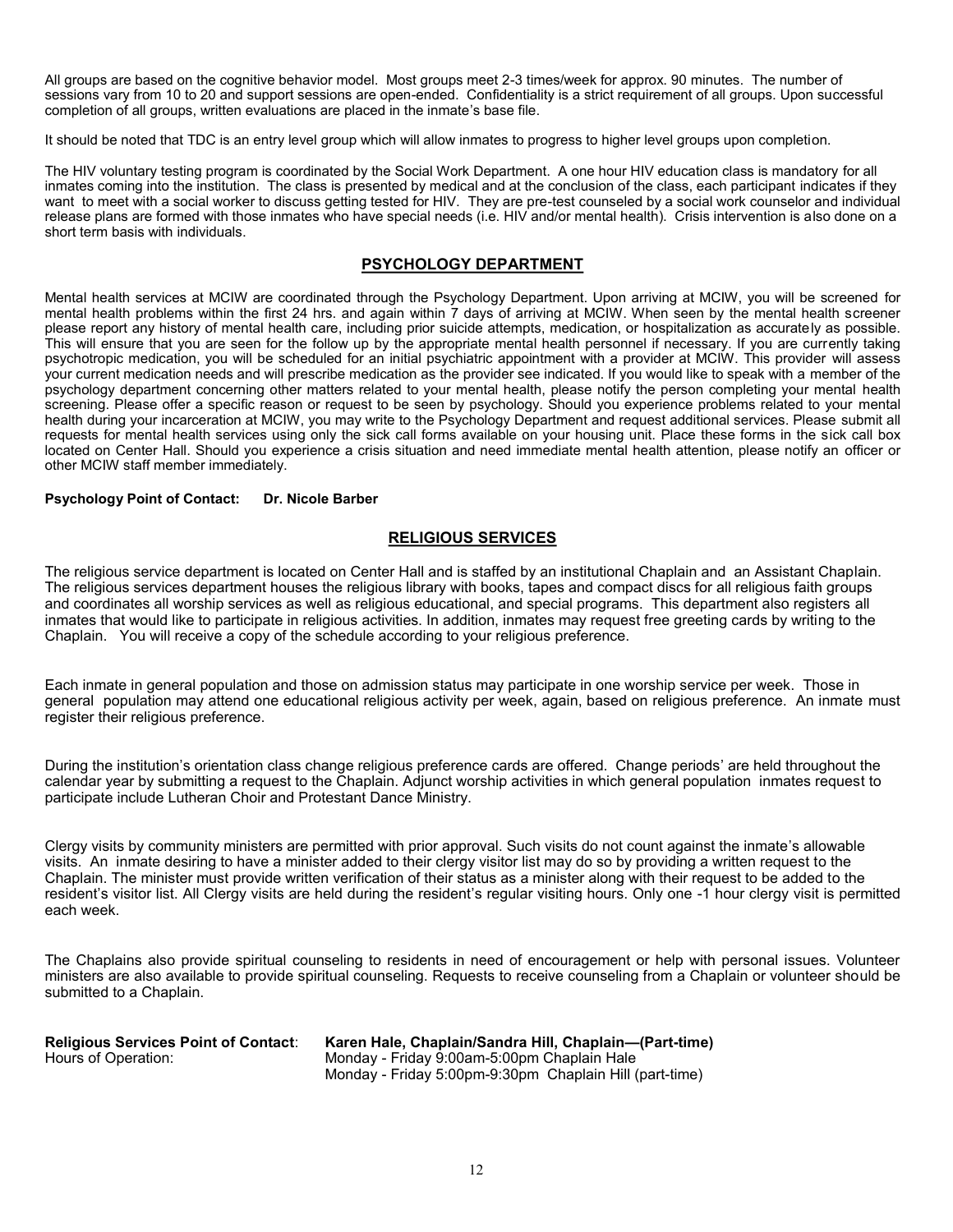# **VOLUNTEER ACTIVITIES COORDINATOR (VAC)**

The Volunteer Activities Coordinator (VAC) is charged with the responsibility of development and monitoring volunteer programs and activities. The VAC is responsible for overseeing inmate organizations. If you are interested in joining one of MCI-W's inmate organizations, you may address your request to the VAC office. The VAC also processes proposals for special programs, speakers and events.

**Point of Contact: Canter Contact:** Officer Virginia Ngugi Hours of Operation: Monday-Friday - Hours vary

# **FOOD SERVICE**

The meal service for General Population and Admission Status is as follows:<br>Breakfast: 5:00am— 6:30am

Breakfast: 5:00am— 6:30am

Lunch: 10:15am—12:15pm (Monday—Friday) 4:30pm— 6:30pm

Inmates on Phase-One status, Protective Custody, Administrative Segregation and Disciplinary Segregation—meals are served in the housing units.<br>Breakfast:

Breakfast: 5:00am—7:00am 10:45am-12:15pm (Monday-Friday) Dinner: 4:30pm—6:00pm

Inmates on vegetarian and special diets will be served in Dining Room #1 along with the scheduled established according to custody. The shift supervisor is responsible for initiating all meals. It is the inmate's responsibility to be ready to leave the housing unit when the meal is called. You have five minutes from the time the meal is called to exit your housing unit. Meals will not be held for who elects not to come to the dining room for their meal.

# **MEAL PROCESS**

An inmate dietary worker will issue one complete set of eating utensils and napkins at the end of the serving line. You will obtain your meal and beverage and take a seat in the dining room. You cannot return to the serving line once seated without permission from the officer. When you have completed your meal, you must return all items to the dish room window.

# **MEDICAL DIETS**

The medical department will provide the dietary manager with an updated list of inmates on medically approved diets.

A Lacto-Ovo vegetarian diet is available to those individuals who prefer a vegetarian type meal with the exception of those individuals already on a medically prescribed diet. If you select the vegetarian diet, you will have 45 days from your initial intake from the time you originally signed up to decide if this diet fits your needs. An information bulletin will be issued every six months so that you may re-apply for the vegetarian diet. This diet contains no meat, poultry or fish.

#### **RELIGIOUS DIET PROGRAMS**

The Religious Diet Program provides a religious diet that will reasonably accommodate special diets to meet basic nutritional needs of any inmate whose religious beliefs require the adherence to religious dietary laws.

#### **DIETARY INMATE ASSIGNMENTS**

All inmates assigned to the dietary department will receive a physical examination prior to placement. Dietary workers will be provided with written sanitation guidelines when hired and will attend monthly in-service training. On a quarterly basis, a review of the general food service orientation sheet shall be conducted with all dietary workers by the dietary supervisors.

**Dietary Point of Contact:** Ms. R. Demissie, Manager

#### **FOR MORE INFORMATION ABOUT MEDICAL DIETS, CONSULT DCD 130-400 FOR MORE INFORMATION ABOUT VEGETARIAN DIETS, CONSULT I.D. 169-1-6 FOR MORE INFORMATION ABOUT DIETARY PROCEDURES/POLICIES, CONSULT I.D. 160-1-1 AND 160-1-9**

# **LAUNDRY FACILITIES**

All housing units are equipped with washing machines and dryers at no charge. The washers and dryers shall be in operation from 4:30am until 9:30pm. The last load of clothes must be in the dryer no later than 9:30pm. The schedule for the units is posted in the laundry area of each building and in the control module.

#### **FORM MORE INFORMATION CONSULT I.D. 75-0-1**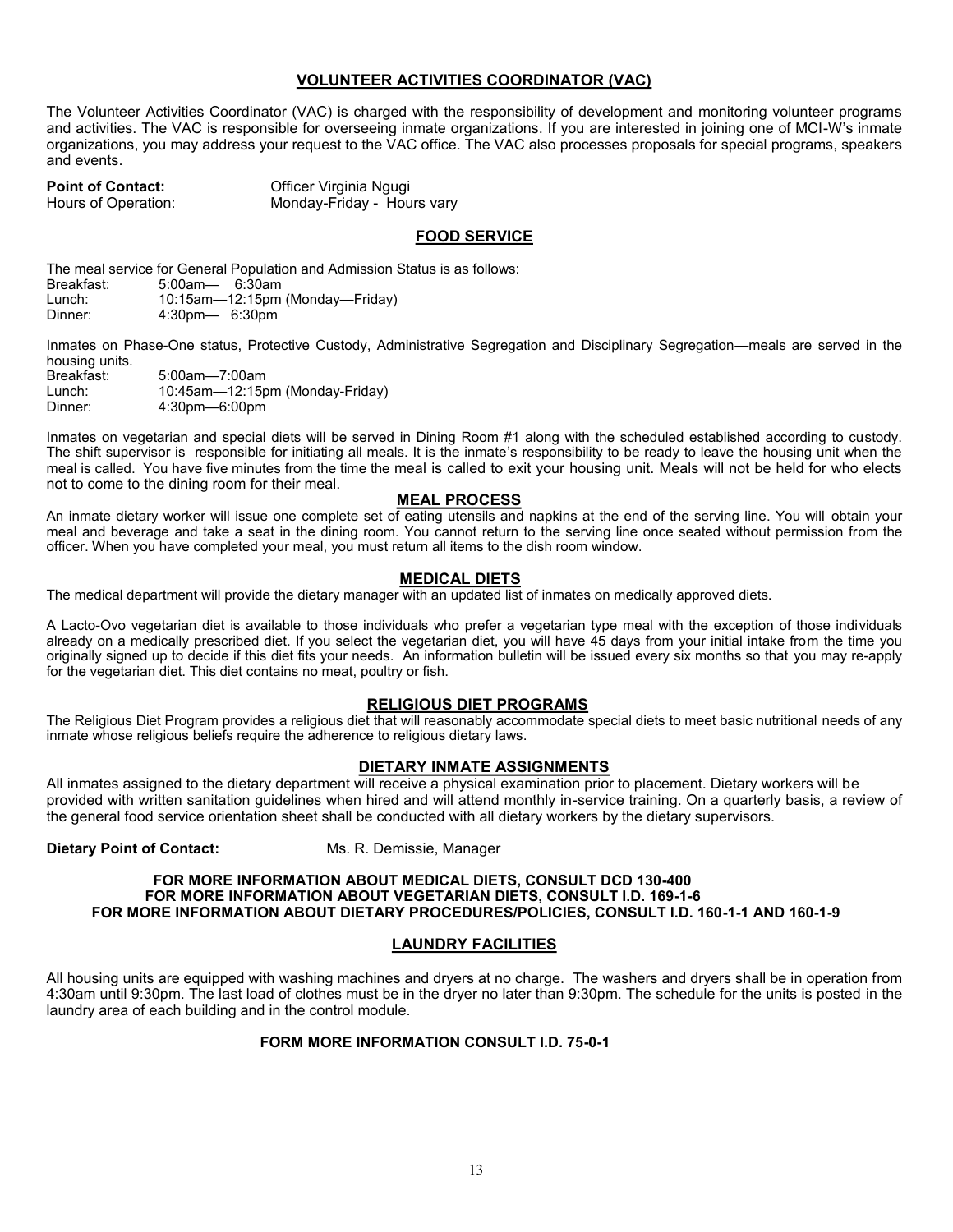# **MEDICAL SERVICES**

MCIW provides a full range of medical health services to the inmate population through medical contractors. The Support Services Building (SSB) contains a Dispensary, Medical Infirmary, Isolation Unit and Mental Health Unit. The Dispensary is the location where sick call, health clinics and medication administration provides a full range of medical health services to the inmate population through medical contractors. There is 24 hour medical coverage to supervise the infirmary and to respond to medical emergencies.

Each inmate desiring to be seen by medical or dental personnel must submit a sick call request (DC 130-2ar) which is available in each housing unit. The request must be completely filled out to include the inmate's name, DOC number, exact housing location and reason for request and the request must be specific. Inmates will be seen for the complaint listed on the request. There is a \$2.00 charge for each visit to the Infirmary.

All newly arrived inmates will be screened by the dispensary nurse within 24 hours from intake. Intake physicals will be conducted within 72 hours of intake by a Physician or Physician's Assistant. The staff physician conducts clinics on Monday through Friday. Clinic appointments are generated from the sick call slips, referrals, lab results and chronic care clinics. You may choose not to receive treatment for any non-emergency condition by signing a "Waiver of Medical Treatment" form.

**Point of Contact:** Ami Jalloh, Medical Director, Corizon Health

# **MEDICATION**

Non controlled medication is distributed in a dose known as a blister pack. This package contains several days supply of non-controlled prescription medication. You are to take this medication as discussed with you by the physician or physician's assistant who prescribed it to you as printed on the label. This policy regarding blister pack is a follows:

- 1. There will be a separate blister pack for each prescription written for you. The label will clearly indicate how you are to take them . If you have any questions, ask the pharmacy technician or nurse.
- 2. The responsibility of the blister pack is yours. If you lose, tamper with , or deface it, you are subject to disciplinary action.
- 3. You will be issued one card for each medication at a time. If the card does not contain the entire prescription, you will be issued another card when the current one expires.
- 4. All information regarding the prescription and blister pack is contained on the label:
	- A. Patient's name;
	- B. The number of pills contained in the package;
	- C. The name of the drug, it's strength and directions for dosage;
	- D. The dates of the prescription;
- 5. Blister pack distribution is Monday through Sunday afternoon medication call or as designated by the pharmacy technician or nurse.
- 6. You must present your I.D. to receive your medication.
- 7. You must roll up **ALL** sleeves to receive your medication, NO EXCEPTIONS!<br>8. If you refuse your medication, you may sign a waiver and discuss it with the
- If you refuse your medication, you may sign a waiver and discuss it with the nurse. Please remember, if you keep your medication and do not take it as directed, it is considered contraband.
- 9. If you refuse to roll up **ALL** sleeves, you will forfeit that dose of medication and you will not return for that dose.

Controlled and "as needed" medications are administered by the nurse in the medical area. If you have been prescribed a controlled drug regularly, this will be administered, one dose at a time, by the nurse. You must take all controlled medication, whether given by a nurse or the pharmacy technician, when it is administered. Again, any questions regarding your medication should be discussed with the health care provider distributing medications.

# **DENTAL CLINIC**

Inmates wishing to see the dental staff for evaluation and/or treatment will follow the same procedures for medical care. However, they will indicate on the sick call form that the reason for the request is for dental treatment.. There is a \$2.00 charge for each visit to the dental clinic.

# **RECREATION DEPARTMENT**

There are various outdoor and indoor sporting activities for the inmate to participate in, such as volleyball, basketball, line dancing, stomping, badminton, Theatre Night, Gospel Celebration etc. Board and card games are also offered along with competitions held for various activities.

In addition to the above, Aerobics and Pilates maybe offered in the evening in the gym. Specific seasonal and holiday activities are announced through information bulletin issued by the Warden's office.

| <b>Recreation Department Point of Contact:</b> | <b>COII Labrent Moore</b> |
|------------------------------------------------|---------------------------|
| Hours of Operation:                            | Hours Vary                |

# **FOR MORE INFORMATION PLEASE CONSULT DCD 145-1 AND I.D. 145-1-1**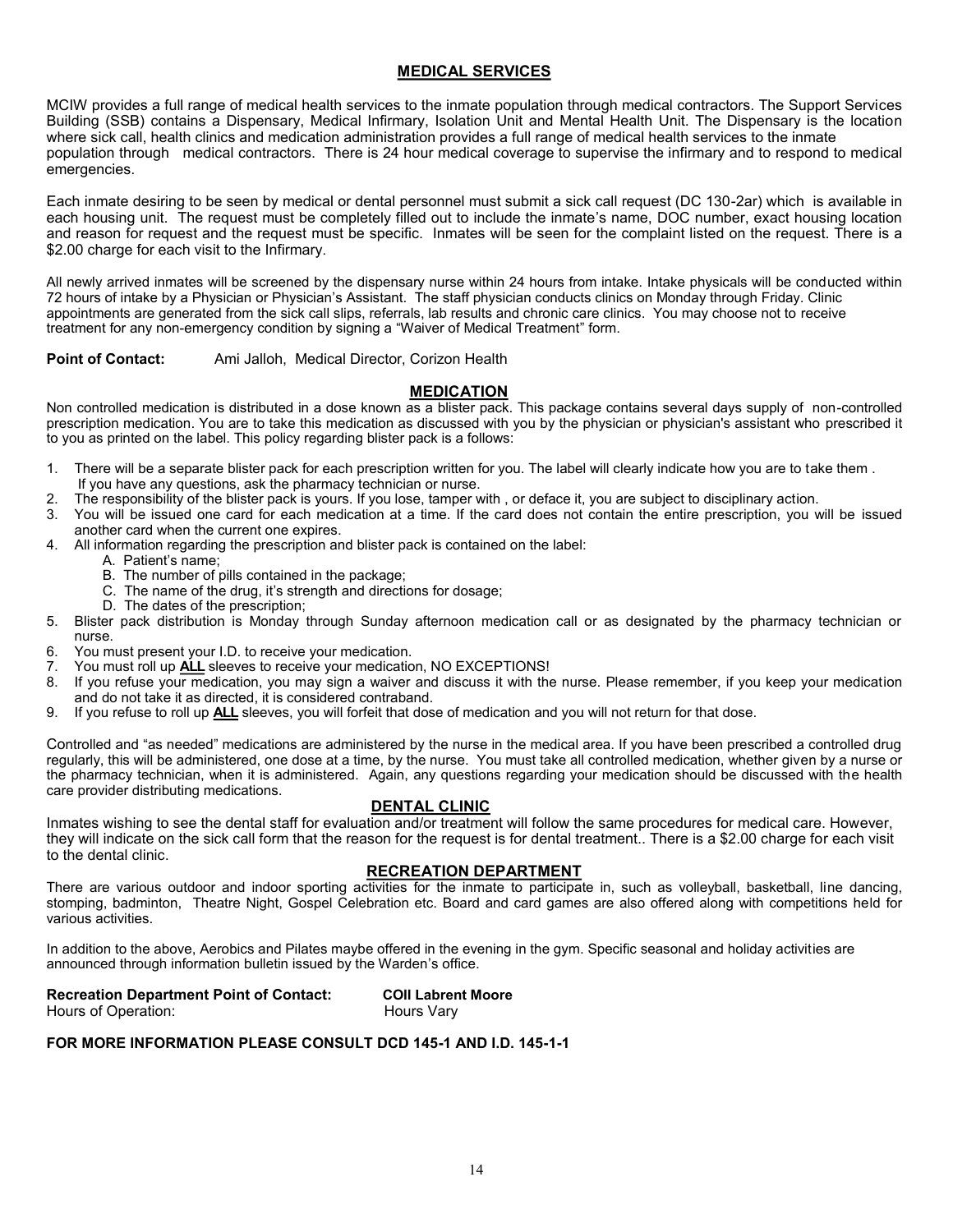# **FINANCE**

#### **Money Received**

You may receive money through the U.S. mail in the form of a money order or a certified check. Personal checks and cash will not be accepted and will be returned to the sender by mailroom personnel. **Any monies received over \$250.00 and over, it will be held for a period of 30 days** by finance to clear any bank, etc. You may earn money through working in your classified job assignment or by attending school. The money you earn is placed in your account minus one-third which is placed in your reserve account until the money in that account reaches \$50.00. You will be issued that money from your reserve account when you are released from the Division of Corrections.

# **Money Disbursements**

Money disbursements may only occur with the completion of a money disbursement form . You must complete this form in full. Completed money disbursement forms must be signed in the presence of your building lieutenant at their discretion Monday through Friday. Incomplete forms will be returned unprocessed. The Lieutenant shall witness your signature and forward your money disbursement slip and any paperwork, if applicable, to the shift supervisor's office for processing. Money disbursement forms for amounts over \$200.00 must be approved by the Warden/Assistant Warden. **You may not transfer money from your account to the account of another inmate.** Money for commissary purchases does not require the completion of a money request form. You are encouraged to keep copies of all receipts for money received and spent.

# **FOR MORE INFORMATION, PLEASE CONSULT DCD 145-1 AND I.D. 145-1-1**

# **CASE MANAGEMENT**

#### **Classification Process**

The classification process begins when you enter MCIW and continues throughout your incarceration until your release, Classification recommendations are made by Administrative Assignment. Most case management recommendations are reviewed by the Warden or designee. Some recommendations require the approval of the commissioner of corrections or a designee. Most case management actions are handled administratively. You may not refuse to participate in a work assignment, mandatory education, or remediation programs.

Within 45 days of your arrival, you will be scheduled for initial classification. The case management specialist will use a number point system to assign risk assessment score based on these factors.

- 1. Severity of current offense,
- 2. Total sentence length,
- 3. Prior incarcerations
- 4. History of escapees,
- 5. History of violence,
- 6. Age

Based on your score, the classification instrument will recommend your security level. The case management staff will then agree with or override the recommended security level and send it to the Warden or designee for approval. The Warden makes the final decision on your initial security level. You will also receive an IPS (Individual Program Screener). This IPS will be done upon inception to the institution at the initial classification by your Case Management Specialist and updated at your next scheduled security reclassification dates.

While you are incarcerated, you will receive a reclassification hearing no less than every 12 months if you are a maximum, medium or pre-release security. During your classification, your Risk Assessment will be rescored. You will also be scored on other factors known as incarceration variable. They are:

- 1. Estimated time to serve;
- 2. Pattern of drug or alcohol abuse;
- 3. Time since last infraction;
- 4. Frequency of infractions;
- 5. Job and program performance;

Your total score on these factors show whether your current security level should increase, remain the same or decrease. You can improve your reclassification score by maintaining a good adjustment history and doing well in your assignments. A Release Plan will be developed prior to your release to enhance and thrust you forward for your return to society.

#### **Case Management Point of Contact:**

Assignments are alphabetical.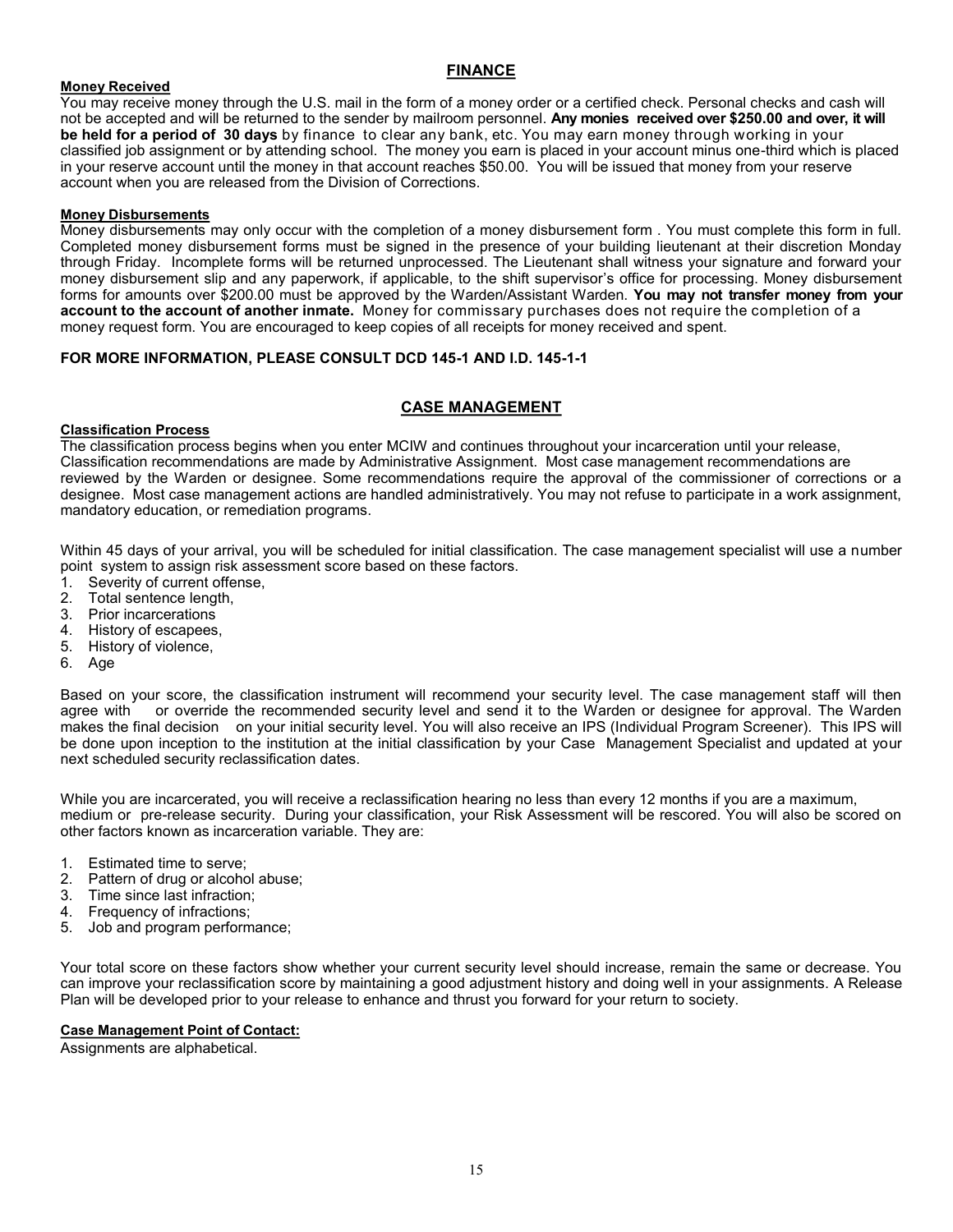If your Case Management Specialist is vacant, you move to the next number of your DOC until one is available.

| Case Management Manager | Ms. L. Sattler                                  |
|-------------------------|-------------------------------------------------|
| Supervisor              | Ms. P. Sekellick                                |
| Supervisor              | Ms. K. Steininger                               |
| Hours of Operation:     | Monday-Friday 7:30am - 5:00pm (Closed Holidays) |

# **Access to Courts**

All inmates have unrestricted access to the courts. It is best to try to clear up all outstanding charges which may be placed against you. If you have a court date, be sure to write your case management specialist informing them of the court date, the location , the case number and the type of charge. In order for you to get to court, a writ must be issued by the court and sent to the transportation unit a week before the court date. Papers can be filed through your case management specialist for a speedy trial. If you were on probation , you may contact your probation agent directly to see if you will be violated. It is not possible to file for a speedy trial for violation of probation charges.

# **Access to Records**

You may request, in writing, to review and/or receive copies of some documents contained in your inmate record. Any information which may result in physical, emotional harm to you, or jeopardize the security of the institution may be restricted from the review. Access to information which was obtained only through a promise of confidentiality may be restricted.

Requests should be directed to your case manager who has 10 working days from the receipt of your request to process your request. Your case manager will meet with you to verify what information is being requested. After the meeting, the case manager will forward your request to the Warden for approval/disapproval.

If you request copies of the information contained in your record, you will be charged a fee of \$.25 per page of photocopies. Copy fees will be waived for indigent inmates only if the copies are necessary for pending legal or administrative procedures.

#### **FOR MORE INFORMATION ON ACCESS TO RECORDS, PLEASE CONSULT DCD 185-4 AND MCIW I.B. 185-4-1 AVAILABLE IN THE INMATE LIBRARY**

#### **Access to Media**

During this period of incarceration, members of the media, such as television or radio news personnel may call upon inmates for interviews. Inmates have the right to refuse to have their photographs taken or to be interviewed. If they agree to be photographed or to be interviewed, they must complete the Inmate Consent for Media Interview. All interviews, including employees and inmates must have the approval of the Warden and must be cleared through the Division of Correction Public Information Office.

#### **Parole**

Parole is a "conditional release" from prison. It allows you to complete your sentence in the community, under strict supervision. Maryland law requires that all incarcerated persons receive a parole hearing at or before one-fourth of their sentence. In the case of consecutive sentences, it is one-fourth of the total sentence. The Parole Commission sets the policy establishing the initial parole hearing date. You should consult your case manager to determine the guidelines for parole.

#### **Parole Retake and Revocation**

It is the responsibility of the Division of Parole and Probation to supervise parolees. It enforces the parole rules, special conditions and reports to the parole commission on all matters. The Parole Commission may issue a retake warrant or a subpoena. If a retake warrant is issued, you will be returned to the custody of the Division of Corrections to await your revocation hearing.

If you are returned to custody as an illegal parole violator, you shall receive a hearing before a preliminary hearing officer. You may choose, at the time you are served your violation notice, to waive the hearing. The preliminary hearing officer will determine if there is probable cause to detain you. When you are served your violation notice, you will be informed of your right to legal counsel and witnesses. You are returned as an alleged parole violator. You will be assigned as medium security and be eligible to be classified after your revocation hearing.

# **Parole Hearing and Decision**

A parole hearing is conducted in the form of an interview. It is held in an informal manner and allows you to express your views and feelings which pertain to your case. Your parole hearing will result in one of the following decisions:

- 1. **Approval**—your release will be scheduled immediately or at some point in the future (delayed release).
- Rehearing-you will be scheduled for a progress review hearing.
- 3. **Hold**—your parole decision is deferred pending additional information or program assessment or completion.
- 4. **Administrative Refusal**—your parole decision is deferred pending resolution of a detainees or pending charge.
- Refusal—you will remain incarcerated until your mandatory release date.

If you are serving a life sentence, a suspended life sentence, or a sentence for a homicide offense, you will be given a parole hearing before two parole commissioners. Cases heard by two commissioners cannot be appealed.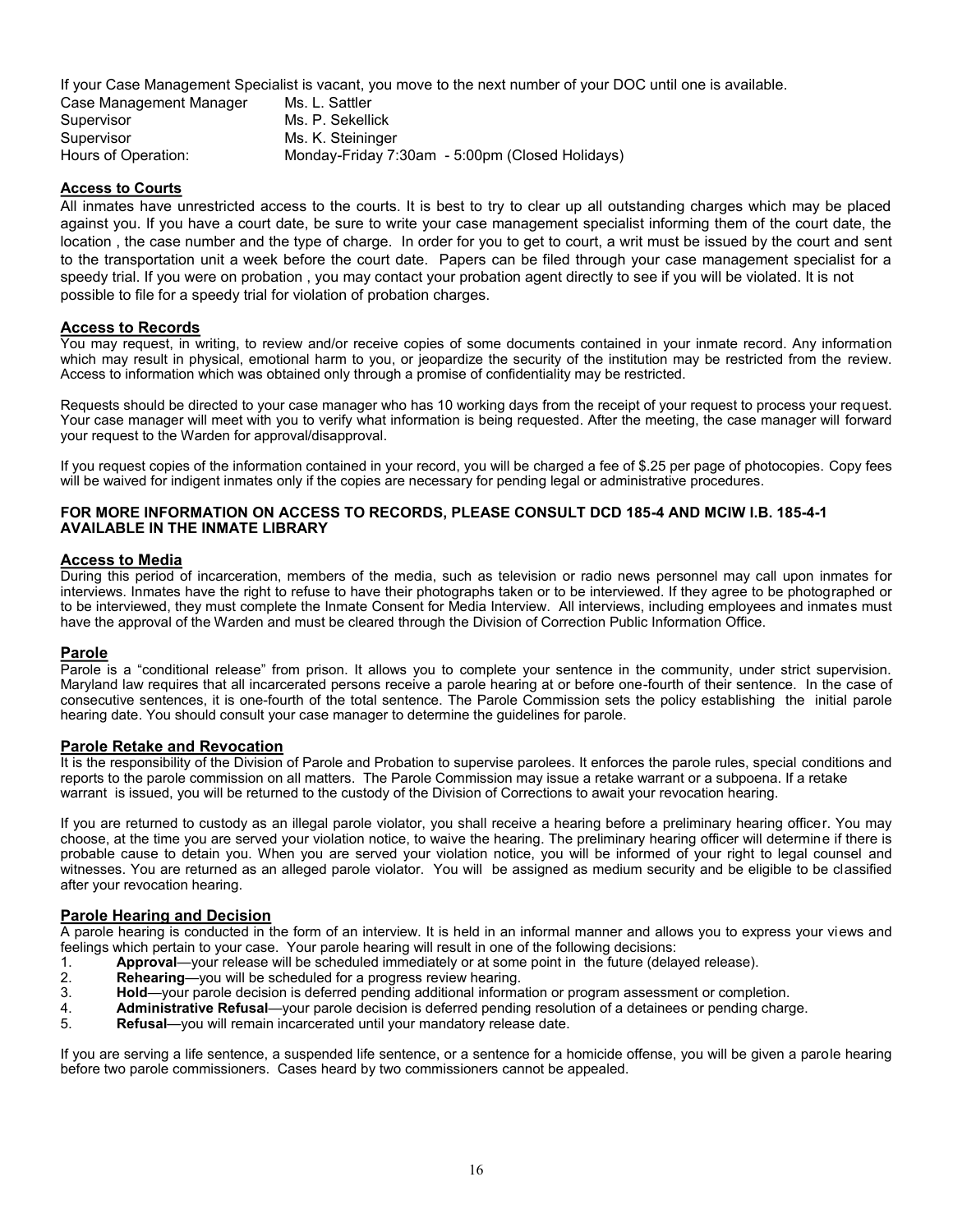Hearing for other types of offenses are conducted by a hearing examiner, or a commissioner acting as a hearing examiner. The hearing examiner will inform the inmate of the recommendation at the end of the hearing. The recommendation must be approved by a parole commissioner. The commissioner can:

- 1. Adapt the hearing examiners recommendation;
- 2. Disapprove the hearing examiner's recommendation and adapt a new recommendation.
- 3. Send the case back to the hearing examiner for an immediate recommendation.

Your written parole decision will be given to you by the parole associate, along with an appeal form. If you decide to file an exception to your parole decision, you must use that form. The form must be completed and forwarded to the parole associate, as specified.

If you appeal your parole decision, two commissioners will be assigned to review your case. The panel will review your case and will render one of the following decisions:

- 1. It may affirm the decision of the hearing examiner;
- 2. It may reverse the decision of the hearing examiner;
- 3. It could modify the decision of the hearing examiner;
- 4. It may remand the case to the hearing officer for further consideration and a new decision.

When the recommendation of a hearing examiner is not adopted by the reviewing commissioner, there will be an automatic "in house" appeal. This is treated in the same manner as an exception.

#### **Parole Approval**

When you receive a final decision approving your parole, you will be released as soon as administratively possible. Exceptions, include:

- 1. You received a delayed release date;
- 2. Your home and employment plan is pending verification;
- 3. You are convicted of an infraction and the parole commission upon notification, revises that decision.

You will be required to sign an order for release on parole before your release. This order defines the terms and conditions upon which release was granted. It is your certification of acceptance of the terms and conditions.

#### **ANY REQUESTS, OR CONCERNS CAN BE PUT INTO WRITING TO THE INSTITUTIONAL PAROLE ASSOCIATE.**

#### **Release**

There are several ways to be released, including mandatory supervision, expiration of sentence, parole release including 'continued' on parole or parole 'case closed' and court ordered releases whether upon bond or court order. There is also a possibility that you may be transferred to Patuxent Institution or the supervision of Central Home Detention Unit. Each of these releases are explained in brief detail below:

Mandatory Supervision Release (MSR): This type of release is for inmates who were sentenced after July 1, 1970 to a sentence length of more than 12 months (Either through a single sentence or a combination of sentences). A release date is arrived at by determining the maximum expiration date of the term of confinement and subtracting the number of diminution credits awarded. A person who is released to mandatory supervision is required to report to an assigned parole office until their maximum expiration date. Release by expiration of sentence: There are four types of release by expiration:

- 1. If the sentences are for offenses committed before July 1, 1970;
- 2. If no diminution credits have been earned;
- 3. If the court reduces the sentence to a period of time already served;
- 4. If the total sentence length is 12 months or less.

Under methods 1 and 4, the release date is determined by subtracting the diminution credits earned from the maximum expiration date; under methods 2 and 3, the maximum expiration date and current release date are the same. A person who is released by expiration of sentence does not have to report to an assigned parole office.

Parole Release: (Including continued on parole and parole case closed). A parole release is granted by the Maryland Parole Commission, which allows a person to serve the remainder of her sentence outside the institution. You are to report to an assigned parole office and follow certain rules and regulations. Continued on parole and parole 'case closed' are when some of these conditions have not been followed; which will result in you violating your parole and being returned to the institution.

Court ordered release: The court can order a person released, or a bond can be posted to allow for release. The condition to allow for this type of release is determined by the court.